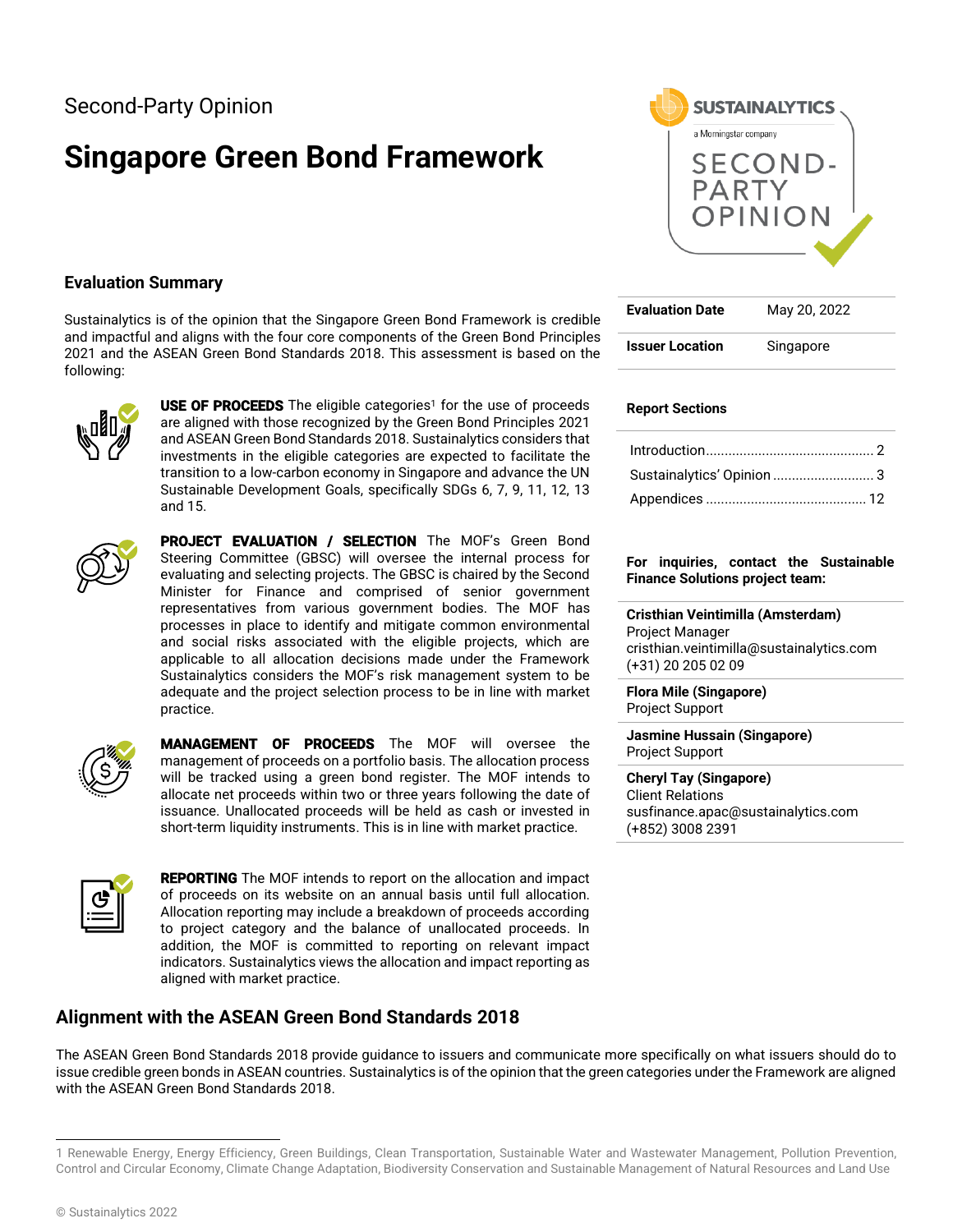

# <span id="page-1-0"></span>**Introduction**

The Ministry of Finance of Singapore ("MOF") is responsible for managing the Singapore Government's fiscal policies and the structure of the country's economy. Singapore is a sovereign island city-state that spans an area of 733 km<sup>2</sup> with a total population of 5.45 million and a GDP per capita of SGD97,798 (USD 72,677). Singapore's key economic sectors include manufacturing, financial and business services and wholesale and retail trade.

The MOF has developed the Singapore Green Bond Framework (the "Framework") under which it intends to issue multiple green bonds and use the proceeds to finance and refinance, in whole or in part, existing and future government expenditures in the form of capital and operational expenditures, fiscal measures (such as tax expenditures and subsidies) as well as transfer payments for central government purposes and extended to statutory bodies, departments, state-owned and private entities. The Framework applies to both the issuance of green bonds by the Singapore Government under the Significant Infrastructure Government Loan Act 2021<sup>2</sup> and its Statutory Boards.<sup>3</sup> The eligible green projects are expected to facilitate the transition to a low-carbon economy in Singapore and contribute to the climate-related and environmental goals set out by the Singapore Government.

The Framework defines eligibility criteria in the following eight areas:

- 1. Renewable Energy
- 2. Energy Efficiency
- 3. Green Buildings
- 4. Clean Transportation
- 5. Sustainable Water and Wastewater Management
- 6. Pollution Prevention, Control and Circular Economy<br>7. Climate Change Adaptation
- **Climate Change Adaptation**
- 8. Biodiversity Conservation and Sustainable Management of Natural Resources and Land Use

The MOF engaged Sustainalytics to review the Singapore Green Bond Framework, dated February 2022, and provide a Second-Party Opinion on the Framework's environmental credentials and its alignment with the Green Bond Principles 2021 (GBP)<sup>4</sup> and the ASEAN Green Bond Standards 2018 (ASEAN GBS)<sup>5</sup>. The Framework will be published in a separate document. 6

# **Scope of work and limitations of Sustainalytics' Second-Party Opinion**

Sustainalytics' Second-Party Opinion reflects Sustainalytics' independent<sup>7</sup> opinion on the alignment of the reviewed Framework with the current market standards and the extent to which the eligible project categories are credible and impactful.

As part of the Second-Party Opinion, Sustainalytics assessed the following:

- The Framework's alignment with the Green Bond Principles 2021, as administered by ICMA and ASEAN Green Bond Standards 2018 as administered by ACMF;
- The credibility and anticipated positive impacts of the use of proceeds; and
- The alignment of the issuer's sustainability strategy and performance and sustainability risk management in relation to the use of proceeds.

<sup>7</sup> When operating multiple lines of business that serve a variety of client types, objective research is a cornerstone of Sustainalytics and ensuring analyst independence is paramount to producing objective, actionable research. Sustainalytics has therefore put in place a robust conflict management framework that specifically addresses the need for analyst independence, consistency of process, structural separation of commercial and research (and engagement) teams, data protection and systems separation. Last but not the least, analyst compensation is not directly tied to specific commercial outcomes. One of Sustainalytics' hallmarks is integrity, another is transparency.

<sup>&</sup>lt;sup>2</sup> The Significant Infrastructure Government Loan Act 2021 is an act that authorizes loans to be raised by the Singapore Government to fund nationally significant infrastructure expenditures.

<sup>&</sup>lt;sup>3</sup> The Singapore Government's Statutory Boards will issue their own green bond frameworks to demonstrate how their respective frameworks are aligned with international guidelines and market practice.

<sup>4</sup> The Green Bond Principles are administered by the International Capital Market Association and are available at: [https://www.icmagroup.org/green](https://www.icmagroup.org/green-social-and-sustainability-bonds/green-bond-principles-gbp/)[social-and-sustainability-bonds/green-bond-principles-gbp/.](https://www.icmagroup.org/green-social-and-sustainability-bonds/green-bond-principles-gbp/)

<sup>5</sup> The ASEAN Green Bond Standards are administered by the ASEAN Capital Markets Forum and are available at:

[https://www.theacmf.org/initiatives/sustainable-finance/asean-green-bond-standards.](https://www.theacmf.org/initiatives/sustainable-finance/asean-green-bond-standards)

<sup>&</sup>lt;sup>6</sup> The Singapore Green Bond Framework is available on the Ministry of Finance of Singapore's website at: [https://www.MOF.gov.sg/home.](https://www.mof.gov.sg/home)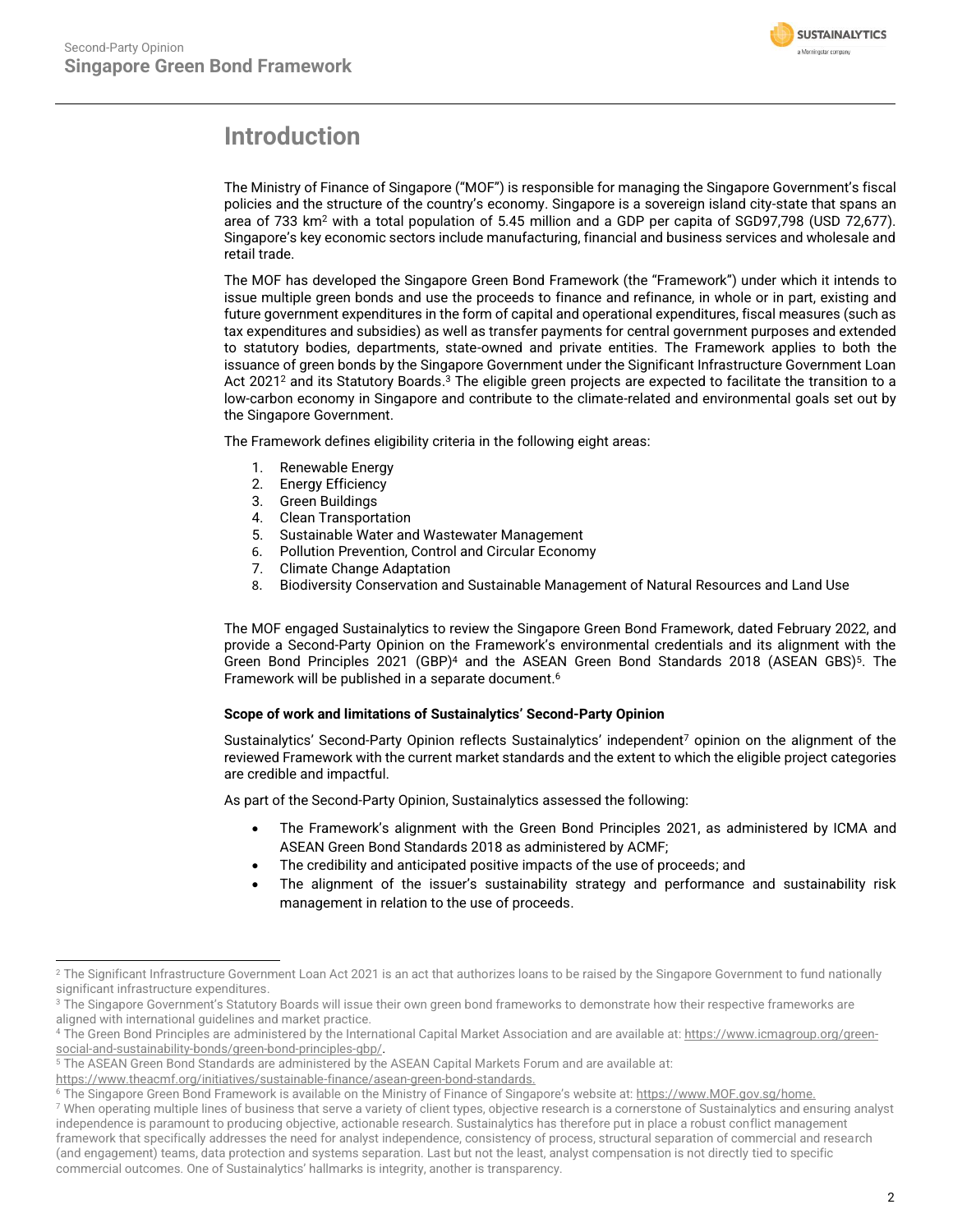

For the use of proceeds assessment, Sustainalytics relied on its internal taxonomy, version 1.11, which is informed by market practice and Sustainalytics' expertise as an ESG research provider.

As part of this engagement, Sustainalytics held conversations with various members of the MOF 's management team to understand the sustainability impact of their business processes and planned use of proceeds, as well as management of proceeds and reporting aspects of the Framework. The MOF representatives have confirmed (1) they understand it is the sole responsibility of the MOF to ensure that the information provided is complete, accurate or up to date; (2) that they have provided Sustainalytics with all relevant information and (3) that any provided material information has been duly disclosed in a timely manner. Sustainalytics also reviewed relevant public documents and non-public information.

This document contains Sustainalytics' opinion of the Framework and should be read in conjunction with that Framework.

Any update of the present Second-Party Opinion will be conducted according to the agreed engagement conditions between Sustainalytics and the MOF.

Sustainalytics' Second-Party Opinion, while reflecting on the alignment of the Framework with market standards, is no guarantee of alignment nor warrants any alignment with future versions of relevant market standards. Furthermore, Sustainalytics' Second-Party Opinion addresses the anticipated impacts of eligible projects expected to be financed with bond proceeds but does not measure the actual impact. The measurement and reporting of the impact achieved through projects financed under the Framework is the responsibility of the Framework owner. Upon twenty-four (24) months following the evaluation date set stated herein, the MOF is encouraged to update the Framework, if necessary, and seek an update to the Second-Party Opinion to ensure ongoing alignment of the Framework with market standards and expectations.

In addition, the Second-Party Opinion opines on the potential allocation of proceeds but does not guarantee the realised allocation of the bond proceeds towards eligible activities.

No information provided by Sustainalytics under the present Second-Party Opinion shall be considered as being a statement, representation, warrant or argument, either in favour or against, the truthfulness, reliability or completeness of any facts or statements and related surrounding circumstances that the MOF has made available to Sustainalytics for the purpose of this Second-Party Opinion.

# <span id="page-2-0"></span>**Sustainalytics' Opinion**

# **Section 1: Sustainalytics' Opinion on the Singapore Green Bond Framework**

Sustainalytics is of the opinion that the Singapore Green Bond Framework is credible and impactful, and aligns with the four core components of the GBP and the ASEAN GBS. Sustainalytics highlights the following elements of the Singapore Green Bond Framework:

- Use of Proceeds:
	- The eligible categories Renewable Energy, Energy Efficiency, Green Buildings, Clean Transportation, Sustainable Water and Wastewater Management, Pollution Prevention, Control and Circular Economy, Climate Change Adaptation, Biodiversity Conservation and Sustainable Management of Natural Resources and Land Use – are aligned with those recognized by the GBP and the ASEAN GBS. Sustainalytics notes that the proceeds of instruments issued under the Framework are expected to advance Singapore's efforts in low-carbon development and the achievement of the environmental goals set out by the Singapore Government.
	- Under the Renewable Energy category, the MOF may finance the development, deployment, transmission and distribution of renewable energy projects, including wind, solar, bioenergy, geothermal, hydropower projects and hydrogen. Sustainalytics notes the following thresholds and requirements:
		- Bioenergy projects including electricity generation and biofuel production from waste and non-waste feedstock. Waste feedstock includes forestry residues and residues from Roundtable on Sustainable Biomaterials (RSB) and Roundtable on Sustainable Palm Oil (RSPO) certified palm oil operations, such as palm kernel shells and palm oil mill effluents. The MOF has communicated to Sustainalytics that waste feedstock will not be derived from non-RSPO palm oil operations. In relation to non-waste feedstock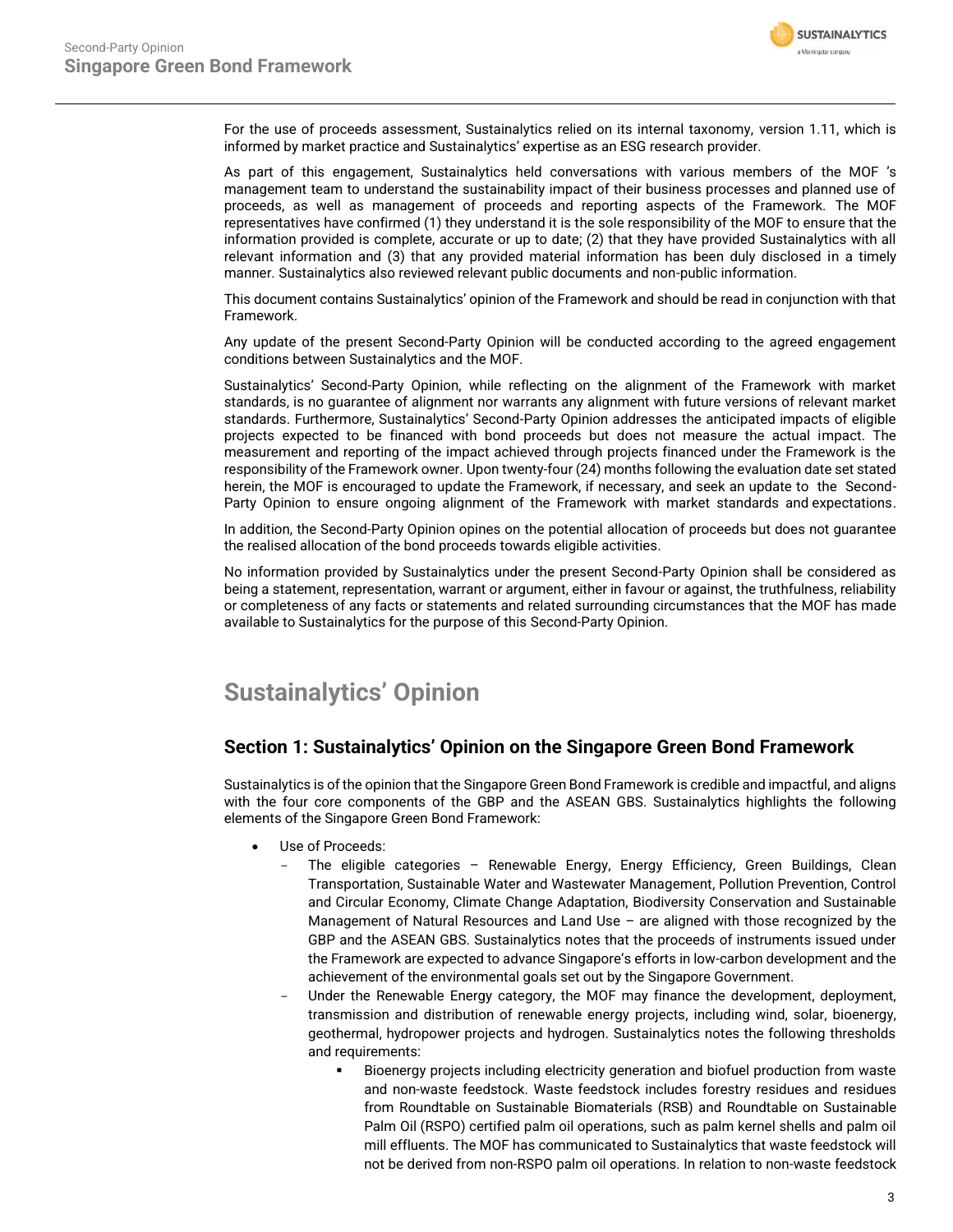

the MOF has clarified to Sustainalytics that non-waste feedstock will not be derived from land with high biodiversity, which are in competition with food production nor that deplete carbon pools excluding palm oil and peat. Sustainalytics further encourages the MOF to pursue the obtention of credible certifications schemes, which ensures third-party verification of compliance with the biofuel production requirements for nonwaste biomass. Electricity generation from non-waste bioenergy projects will be limited to those with a life cycle GHG emission intensity lower than  $100 \text{ gCO}_2$ e/kWh. For biofuel production, bioenergy projects will be limited to those with a lifecycle GHG emissions at least 65% lower than the fossil fuel comparator defined under the EU Renewable Energy Directive II.<sup>8</sup> This is in line with market practice.

- Geothermal projects with direct emissions below 100  $qCO_2e/kWh$ , which is in line with market practice. Hydropower projects with (i) power density greater than 10 W/m<sup>2</sup> or (ii) life-cycle carbon intensity below 50  $qCO<sub>2</sub>e/kWh$ . The Framework specifies that an environmental and social risk assessment will be carried out by a credible external body with appropriate mitigation measures being incorporated into hydropower projects with no significant controversies identified. This is in line with market practice.
- The MOF has confirmed to Sustainalytics that hydrogen production and storage will be limited to hydrogen production through electrolysis powered by renewables. This is in line with market practice.
- Transmission and supporting infrastructure (i) dedicated to connecting renewables to the power grid or (ii) that support the integration of at least 90% renewable electricity, including electricity imports, such as subsea cables and high voltage direct current transmission lines. This is in line with market practice.
- R&D on clean and renewable technologies, including solar photovoltaic panels, offshore and onshore wind turbines and tidal. The MOF has confirmed that R&D expenditures will be capped at 10% on a portfolio basis.
- Under the Energy Efficiency category, proceeds may be allocated towards the research, development and implementation of products or technologies that reduce energy use, recover or store energy. Sustainalytics considers activities under this category aligned with market practice and notes the following elements:
	- Energy efficiency programmes for commercial and public sector. In the commercial sector, energy efficiency programmes include the Singapore National Environmental Agency's Energy Efficiency Fund<sup>9</sup> and the Singapore Economic Development Board' Resource Efficiency Grant for Energy<sup>10</sup> that support the manufacturing sector in achieving an annual energy efficiency improvement rate of 1-2% through efforts such as adopting energy efficiency technologies, resource-efficient facility design and conducting energy assessments. The MOF has confirmed to Sustainalytics that energy efficiency programmes will exclude application in the power generation and hard-toabate sectors and equipment powered by fossil fuels. In the public sector, the MOF may finance the replacement of street lighting with energy efficient LEDs. This is in line with market practice.
	- Energy storage systems dedicated to renewable energy sources, including battery storage and smart grids systems, such as the Energy Grid 2.0<sup>11</sup>, which enables bidirectional flow of both energy and information and improves the efficiency, sustainability and resiliency of energy grid systems.
	- The MOF has confirmed to Sustainalytics that district cooling and heating systems will be powered by electricity. Sustainalytics notes that district cooling distribution network systems primarily powered by renewables are preferred in the market but recognizes

<sup>8</sup> EU Renewable Energy Directive, at[: https://eur-lex.europa.eu/legal-content/EN/TXT/HTML/?uri=CELEX:52016PC0767R\(01\)&from=EN](https://eur-lex.europa.eu/legal-content/EN/TXT/HTML/?uri=CELEX:52016PC0767R(01)&from=EN)

<sup>9</sup> Singapore National Environmental Agency, "Energy Efficiency Fund", at: [https://www.e2singapore.gov.sg/programmes-and-grants/incentives/energy](https://www.e2singapore.gov.sg/programmes-and-grants/incentives/energy-efficiency-fund)[efficiency-fund](https://www.e2singapore.gov.sg/programmes-and-grants/incentives/energy-efficiency-fund)

<sup>&</sup>lt;sup>10</sup> Singapore Economic Development Board, "Resource Efficiency Grant for Energy (REG(E))", at: [https://www.e2singapore.gov.sg/programmes-and](https://www.e2singapore.gov.sg/programmes-and-grants/incentives/edb-incentives)[grants/incentives/edb-incentives](https://www.e2singapore.gov.sg/programmes-and-grants/incentives/edb-incentives)

<sup>&</sup>lt;sup>11</sup> The Energy Grid 2.0 is a smart grid system that aims to enable the complete decarbonization of the electricity supply while maintaining overall system reliability and resilience through leveraging ICT technologies and solutions. At[: https://www.ntu.edu.sg/docs/librariesprovider60/publications/grid-2-](https://www.ntu.edu.sg/docs/librariesprovider60/publications/grid-2-0.pdf?sfvrsn=c1803649_2) [0.pdf?sfvrsn=c1803649\\_2.](https://www.ntu.edu.sg/docs/librariesprovider60/publications/grid-2-0.pdf?sfvrsn=c1803649_2)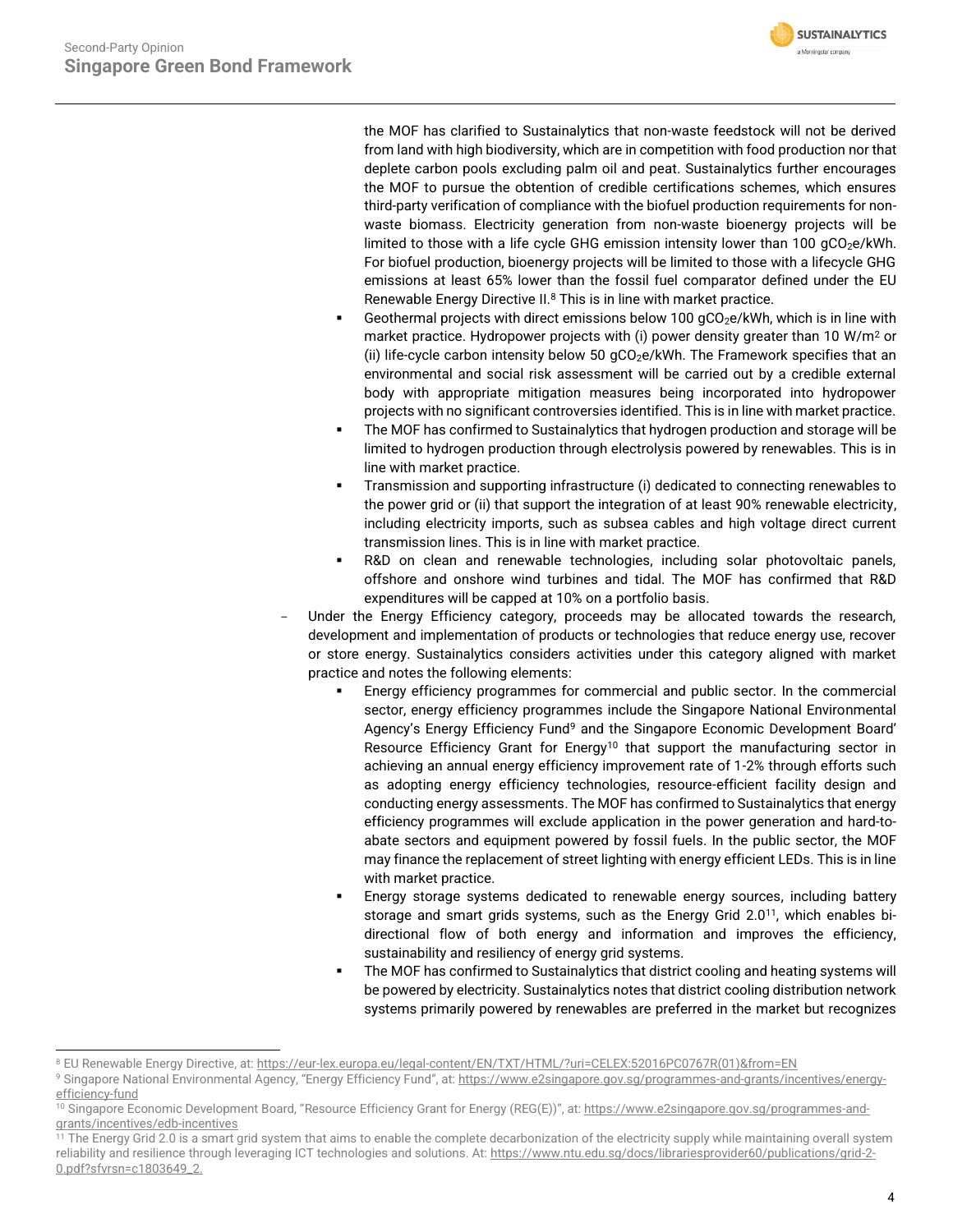

the importance of improving the energy efficiency of air conditioning systems and encourages the MOF to report on the impact achieved.

- R&D for new energy efficiency technologies including both hardware and software systems, such as better cooling technologies and energy usage optimization solutions. Expenditures will be capped at 10% on a portfolio basis, which is in line with market practice. The MOF has confirmed the exclusion of R&D for energy efficiency technologies dedicated to power generation or hard-to-abate sectors and equipment powered by fossil fuels.
- Under the Green Buildings category, the MOF may finance commercial and residential buildings that have received or are expected to receive the Singapore BCA Green Mark green building certification, with a minimum level of "Gold Plus". Sustainalytics considers the referenced standard to be credible and the selected level to be aligned with market practice.
- Under the Clean Transportation category, the MOF may finance electric vehicles, active mobility projects including walking and cycling infrastructure, and public buses and mass transit systems with a direct emissions threshold below 50 gCO<sub>2</sub>/p-km, with the intention of reducing this threshold to 0  $gCO<sub>2</sub>/p$ -km from 2025 onwards.
	- The MOF has confirmed that R&D expenditures for low and zero emissions transportation technologies will be capped at 10% on a portfolio basis.
	- Sustainalytics considers these investments and the identified direct emissions thresholds as aligned with market practice.
- Under the Sustainable Water and Wastewater Management category, the MOF may finance the development of infrastructure or technologies that prevent water pollution, water losses, as well as to treat and conserve water. Examples of infrastructure and technologies being considered include:
	- Water monitoring systems and water collection, distribution and storage infrastructure, such as canals, water supply pipelines and reservoir systems.
	- Water treatment and recycling facilities that minimize the pollution of water sources, facilitate water conservation and promote the reduction of waste generated. The MOF has confirmed that it will exclude the treatment of wastewater from fossil fuel-related activities.
	- Sustainalytics considers the financing of these projects to be in line with market practice.
- Under the Pollution Prevention, Control and Circular Economy category, the MOF may allocate the proceeds into waste management systems, equipment and facilities that aim to prevent, minimize and recycle waste. Intended project examples include waste-to-energy plants, food waste treatment facilities, waste collection, sorting and recycling infrastructure, and the processing of recyclable waste, including plastics and electronic waste.
	- Regarding waste-to-energy, Sustainalytics recognizes that energy from waste could take out of circulation potentially recyclable materials and undermine the objectives of a zero-waste circular economy, such as waste prevention and recycling. Additionally, for these projects to have low emissions intensity, the composition of residual waste, particularly fossil carbon content, is a crucial consideration. However, Sustainalytics also notes that, due to current constraints of recycling in many parts of the world, energy from waste can offer a better residual waste management option than landfills in many cases.
	- The MOF has confirmed to Sustainalytics that waste collection activities will be limited to those that ensure source segregation of waste.
	- Plastic recycling projects will be limited to mechanical recycling. This is aligned with market practice.
	- Regarding electronic waste, the MOF will ensure the presence of robust waste management processes to mitigate associated risks with electronic waste recycling.
- Under the Climate Change Adaptation category, the MOF may finance measures for climate resiliency and monitoring through the following eligible projects:
	- Information support and modelling systems to improve climate observation and early warning systems, such as for flood risks.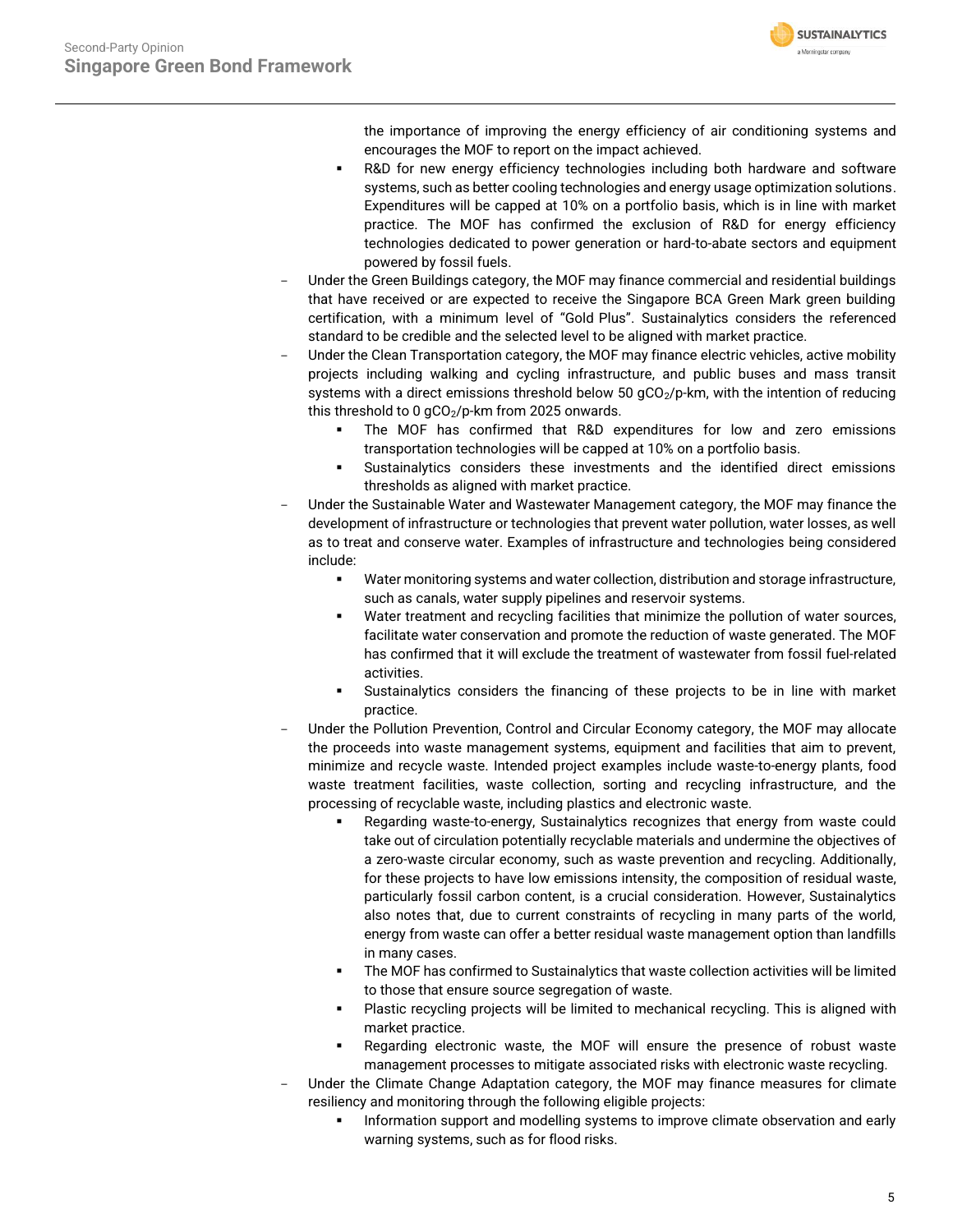

- Capital, operating and maintenance expenditures for climate change resilient infrastructure, flood protection and defence systems and other risk mitigation programmes. The MOF has communicated to Sustainalytics that technical consultancy studies including a climate-related vulnerability assessment and adaptation plan will be performed and developed for these infrastructure and adaptation programmes. Furthermore, the MOF has confirmed that operating expenditures will be directly related to the climate adaptation infrastructure. This is in line with market practice.
- R&D towards sea level rise projections and to support the planning and implementation of coastal protection works by developing coastal protection solutions and conducting studies on Singapore's coastal processes. The MOF has confirmed that R&D expenditures will be capped at 10% on a portfolio basis, which Sustainalytics views to be in line with market practice.
- Nature-based solutions to strengthen climate resilience, including incorporating natural designs and plantings into parks and streetscapes, as well as mitigation measures against the Urban Heat Island effect, such as urban planning and building design to maximize shade and wind flow and urban greenery to reduce heat absorption. This is in line with market practice.
- Under the Biodiversity Conservation and Sustainable Management of Natural Resources and Land Use category, the MOF may finance projects that support biodiversity conservation in an urban environment and aquatic biodiversity conservation.
	- Forest-related projects include the financing of reforestation, conservation, habitat restoration and species recovery activities, and may include those under the One Million Trees movement, which is aimed at supporting new tree planting projects across Singapore. The MOF has confirmed that the tree-planting projects considered will use tree species that are well-adapted to site.
	- Regarding terrestrial and aquatic biodiversity conservation, the MOF may finance habitat enhancement and nature corridors for ecological connectivity, including projects under the Nature Conservation Masterplan, which aims to strengthen and intensify biodiversity conservation efforts across Singapore.
- Project Evaluation and Selection:
	- The MOF has established the Green Bond Steering Committee (GBSC) to oversee the project evaluation and selection process. The GBSC, chaired by the Second Minister for Finance, is comprised of senior government representatives from various government bodies, namely the Ministry of Finance, Monetary Authority of Singapore, Accountant-General's Department, Ministry of Sustainability and the Environment, and the Ministry of Transport.
	- The GBSC will rely on the existing two-phase process within the Singapore Government to evaluate and mitigate common environmental and social risks potentially associated with the eligible green projects. The first phase occurs during the planning stage, where development projects are required to undergo a thorough evaluation process that addresses the potential impacts on the environment, traffic, public health and heritage. The second phase occurs during the funding stage, where the Singapore Government proactively accounts for environmental and social risks during funding approval of projects. Sustainalytics considers these environmental and social risk management systems to be adequate. For more detail on the MOF's environmental and social risk mitigation processes, please refer to Section 2.
	- Based on the presence of a dedicated committee with cross-functional expertise and the presence of risk management systems, Sustainalytics considers this process to be in line with market practice.
- Management of Proceeds:
	- The MOF will oversee the management of proceeds on a portfolio basis. The allocation of proceeds will be tracked using a green bond register.
	- The MOF intends to allocate at least 50% of net green bond proceeds to current and future expenditures and the remainder to refinancing expenditures.
	- The Framework defines a look-back period of two years for refinancing and the MOF intends to allocate bond proceeds within two or three years following the date of issuance. Pending full allocation, unallocated proceeds will be held as cash or invested in short-term liquidity instruments.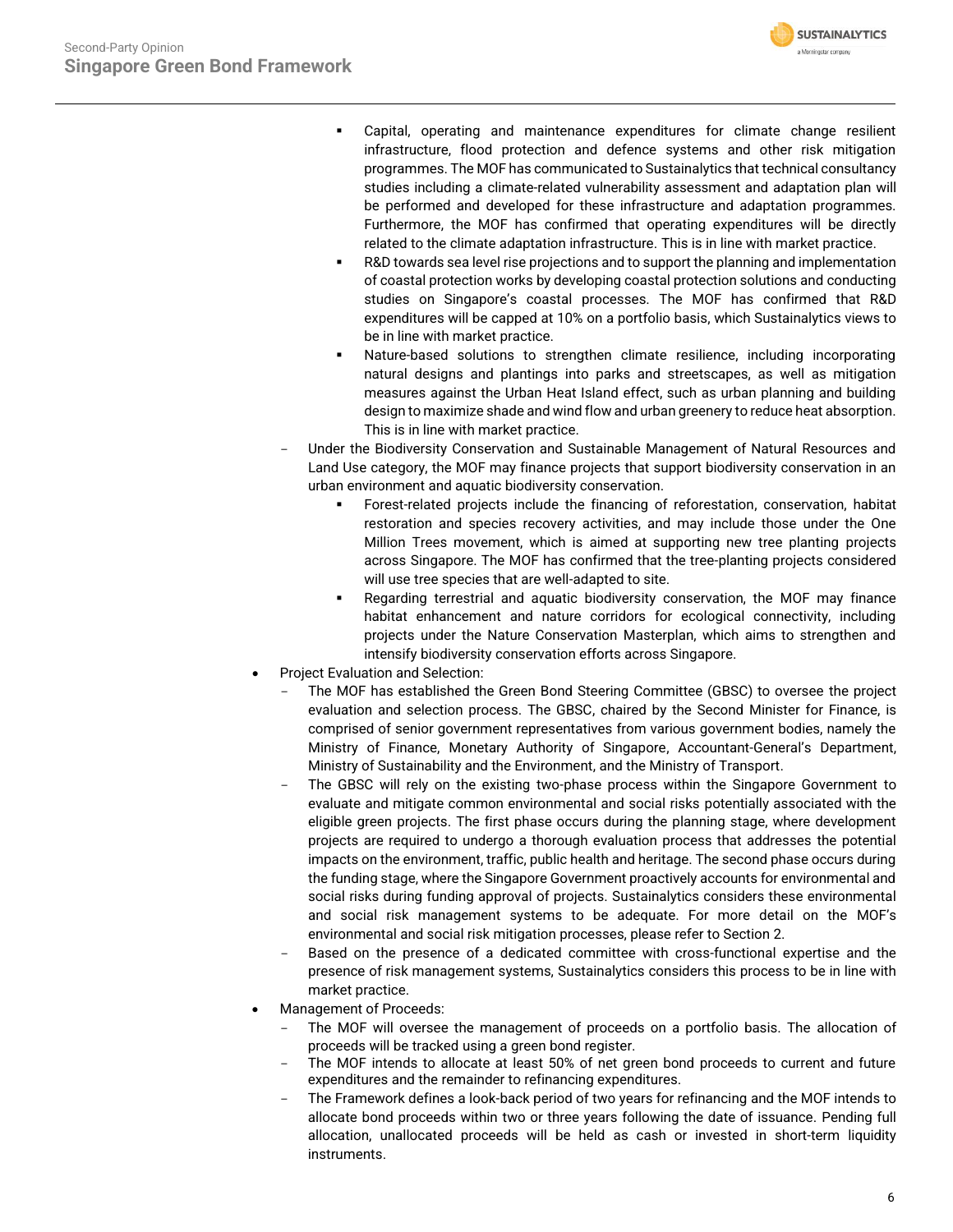

- Based on the management of proceeds, disclosure of temporary proceeds and allocation period, Sustainalytics considers this process to be in line with market practice
- Reporting:
	- The MOF intends to disclose allocation and impact reporting on its website on an annual basis, until full allocation of the relevant green bonds.
	- Allocation reporting will include information on the amount of green bonds outstanding, the breakdown of eligible expenditures by categories, the list and description of eligible green expenditures with their respective allocated amounts, the share of new financing versus refinancing and the percentage of co-financing, if applicable,<sup>12</sup> and the balance of unallocated proceeds at the reporting end period, with confirmation that temporary use of proceeds were held as cash or invested in short-term liquidity instruments.
	- Impact importing will include environmental indicators and social co-benefits where feasible, including any material developments or ESG controversies, as well as information on the methodology and assumptions used for calculation of the impact indicators. Examples of the environmental impact indicators and social co-benefits include annual GHG emissions reduced or avoided (tCO<sub>2</sub>e), annual renewable energy generation (MWh or GWh), total number and gross floor area of green buildings, amount of wastewater treated  $(m<sup>3</sup>)$ , reduction in flood damage costs, and number of households or businesses benefited. For the full list of environmental impact indicators and social co-benefits being considered, please refer to Appendix 2: Green Bond/Green Bond Programme External Review Form.
	- Based on the MOF's commitment to allocation and impact reporting on an annual basis, Sustainalytics considers this process to be in line with market practice.

# **Alignment with ASEAN Green Bond Standards 2018**

The ASEAN Green Bond Standards 2018 provide guidance to issuers and communicate more specifically about what issuers should do to issue credible green bonds in ASEAN countries. Sustainalytics is of the opinion that the eligible green project categories under the Singapore Green Bond Framework align with the ASEAN Green Bond Standards 2018 (ASEAN GBS). For detailed information please refer to Appendix 1: Alignment with ASEAN Green Bond Standards 2018.

## **Alignment with the Green Bond Principles 2021**

Sustainalytics has determined that the Singapore Green Bond Framework aligns with the four core components of the Green Bond Principles 2021 (GBP). For detailed information please refer to Appendix 2: Green Bond/Green Bond Programme External Review Form.

# **Section 2: Sustainability Strategy of the Singapore Government**

# **Contribution of framework to the Singapore Government's sustainability strategy**

In 2020, Singapore submitted its updated Nationally Determined Contribution (NDC) and Long-Term Low-Emissions Development Strategy (LEDS) to the United Nations Framework Convention on Climate Change. Under the NDC, Singapore has committed to peak absolute emissions at 65 MtCO<sub>2</sub>e by 2030 and halving them by 2050. <sup>13</sup> In February 2022, the Singapore Government announced its intention to raise its ambition to achieve net zero emissions by or around 2050.<sup>14</sup>

To achieve its sustainable development and net zero aspirations, Singapore follows the Singapore Green Plan 2030, <sup>15</sup> which targets five key areas: (i) City in Nature, with a focus on tree planting activities and increasing the area of green and natural spaces, (ii) Sustainable Living, which supports waste reduction, green commuting and emissions targets for schools, (iii) Energy Reset, with a focus on green energy, buildings and sustainable towns and districts, (iv) Green Economy, which supports green investments and job creation and (vi) Resilient Future, with a focus on climate change adaptation and food self-sufficiency.

<sup>&</sup>lt;sup>12</sup> In case of co-financing, the MOF will aim to report on the pro-rata share of the overall impact or provide the share of financing from the green bond proceeds as a percentage of total project financing if the overall impact is being reported.

<sup>&</sup>lt;sup>13</sup> UNFCCC, NDC Registry, "Singapore", at: <https://www4.unfccc.int/sites/ndcstaging/Pages/Party.aspx?party=SGP&prototype=1>

<sup>&</sup>lt;sup>14</sup> Ministry of Finance Singapore, "Advance Our Green Transition – Net Zero Ambition", at: [https://www.MOF.gov.sg/singaporebudget/budget-](https://www.mof.gov.sg/singaporebudget/budget-2022/budget-statement/d-advance-our-green-transition#emNet-Zeememroemem-Ambitionem)

[<sup>2022/</sup>budget-statement/d-advance-our-green-transition#emNet-Zeememroemem-Ambitionem](https://www.mof.gov.sg/singaporebudget/budget-2022/budget-statement/d-advance-our-green-transition#emNet-Zeememroemem-Ambitionem)

<sup>&</sup>lt;sup>15</sup> Singapore Government, Singapore Green Plan, at[: https://www.greenplan.gov.sg/](https://www.greenplan.gov.sg/)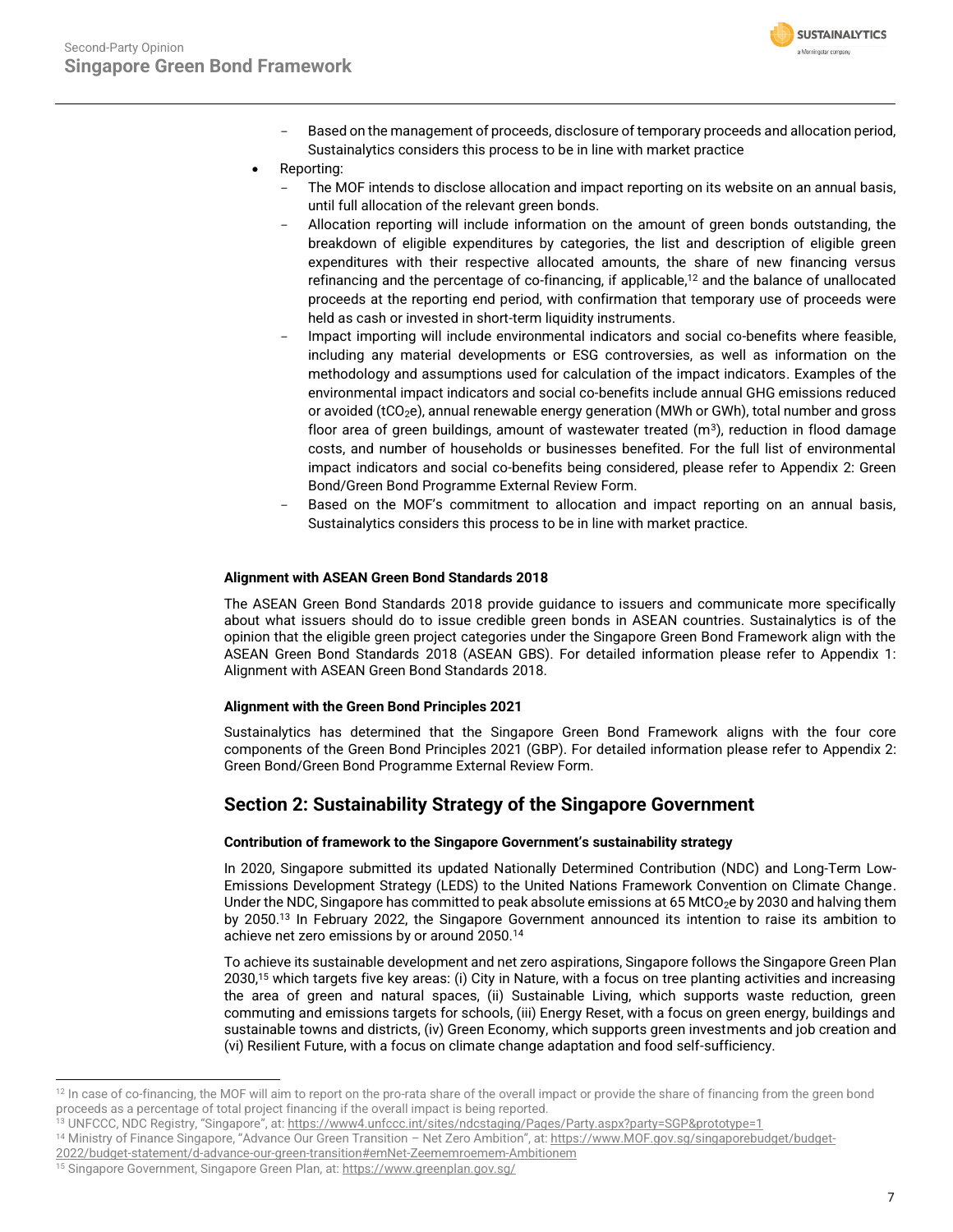

Singapore's Green Finance Action Plan,<sup>16,17</sup> is a key enabler to achieving the targets set on the NDC, LEDS and Green Plan, and to make sustainable finance a defining feature of Singapore's role as an international financial centre. Against the backdrop of the Green Finance Action Plan, the Singapore Government intends to raise the carbon tax from SGD 5 per tonne today, to SGD 50-80 per tonne by 2030, and aims to issue up to SGD 35 billion in green bonds by 2030 to fund public sector green infrastructure projects.<sup>18</sup>

Sustainalytics is of the opinion that the Singapore Green Bond Framework is aligned with the Singapore Green Plan 2030 and the Singapore Government's efforts to protect the environment and facilitate green investments. The Framework can assist the country in financing projects which advance and support the above-referenced policy objectives and contribute to mitigating and adapting to climate change. Considering the above, Sustainalytics considers the Ministry of Finance Singapore to be well positioned to issue green bonds.

## **Approach to managing environmental and social risks associated with the projects**

Sustainalytics recognizes that the net proceeds from the bonds issued under the Framework will be directed towards eligible projects that are expected to have positive environmental impact. However, Sustainalytics is aware that such eligible projects could also lead to negative environmental and social outcomes. Some key environmental and social risks associated with the eligible projects could include land use and biodiversity issues associated with large-scale infrastructure development, emissions, effluents and waste generated in construction, occupational health and safety, and stakeholder participation.

Sustainalytics is of the opinion that the MOF can manage or mitigate potential risks through the implementation of the following:

- The Singapore Government has established a two-phase process to evaluate and mitigate common environmental and social risks associated with any new development projects:<sup>19</sup>
	- o The first phase occurs during the planning stage, when development projects are required to undergo a thorough evaluation process that addresses the potential impacts on the environment, traffic, public health and heritage.<sup>20</sup>. A developer is required to ensure mitigating measures and monitoring plans are in place to minimize any environmental impact before the commencement of any works. Planning approvals are only granted to development proposals that have met the requirements imposed by regulatory agencies and have adequate mitigation measures in place.
	- $\circ$  The second phase occurs during the funding stage, when the Singapore Government proactively accounts for environmental and social risks during funding approval of projects. This includes: (i) requiring agencies to conduct a cost-benefit analysis (including environmental and social risks), where practicable, in their project proposals, (ii) considering a development project's implementation of carbon mitigation measures during the funding approval stage and (iii) the Singapore Government's Enterprise Risk Management (ERM) framework, which requires agencies to establish appropriate ERM governance structures and policies. Should agencies deem environmental and social risks as material, they will be required to establish processes to ensure such risks are well managed to acceptable levels.
- Singapore's Environmental Protection and Management Act 1999.<sup>21</sup> which was recently amended in 2021, consolidates the laws relating to environmental pollution control, including air, water and land pollution, as well as hazardous substances and noise control. In general, development projects must meet the requirements of this act, with projects closer to sensitive nature areas being subject to greater scrutiny and may be required to carry out more detailed environmental studies.
- Under Singapore's Sewerage and Drainage Act 1999,<sup>22</sup> developers and engineers must submit detailed building plans to Singapore's Public Utility Board for clearance related to any building and structural works. This is required to: i) minimize flood risk to developments and ii) ensure that premises are served by proper sanitation to safeguard public health and water resources.

<sup>&</sup>lt;sup>16</sup> Monetary Authority of Singapore, "Green Finance Action Plan 2019", at: <https://www.mas.gov.sg/development/sustainable-finance>

<sup>&</sup>lt;sup>17</sup> Details of the Green Finance Action Plan 2021 can be found in the Singapore Green Bond Framework

<sup>&</sup>lt;sup>18</sup> Ministry of Finance Singapore, "Advance Our Green Transition - Net Zero Ambition", at: [https://www.MOF.gov.sg/singaporebudget/budget-](https://www.mof.gov.sg/singaporebudget/budget-2022/budget-statement/d-advance-our-green-transition#emNet-Zeememroemem-Ambitionem)[2022/budget-statement/d-advance-our-green-transition#emNet-Zeememroemem-Ambitionem](https://www.mof.gov.sg/singaporebudget/budget-2022/budget-statement/d-advance-our-green-transition#emNet-Zeememroemem-Ambitionem)

<sup>19</sup> Based on an internal policy document provided by the MOF

<sup>&</sup>lt;sup>20</sup> Singapore Urban Redevelopment Authority, "Environmental Impact Assessment", at: [https://www.ura.gov.sg/Corporate/Planning/Our-Planning-](https://www.ura.gov.sg/Corporate/Planning/Our-Planning-Process/Bringing-plans-to-Reality/Environmental-Impact-Assessment)[Process/Bringing-plans-to-Reality/Environmental-Impact-Assessment](https://www.ura.gov.sg/Corporate/Planning/Our-Planning-Process/Bringing-plans-to-Reality/Environmental-Impact-Assessment)

<sup>&</sup>lt;sup>21</sup> Singapore Statutes Online, "Environmental Protection and Management Act 1999" at: [https://sso.agc.gov.sg/Act/EPMA1999?ProvIds=P13-#pr6-](https://sso.agc.gov.sg/Act/EPMA1999?ProvIds=P13-#pr6- -)

<sup>&</sup>lt;sup>22</sup> Singapore Public Utility Board, "Legislation and Requirements", at: <https://www.pub.gov.sg/usedwater/legislation>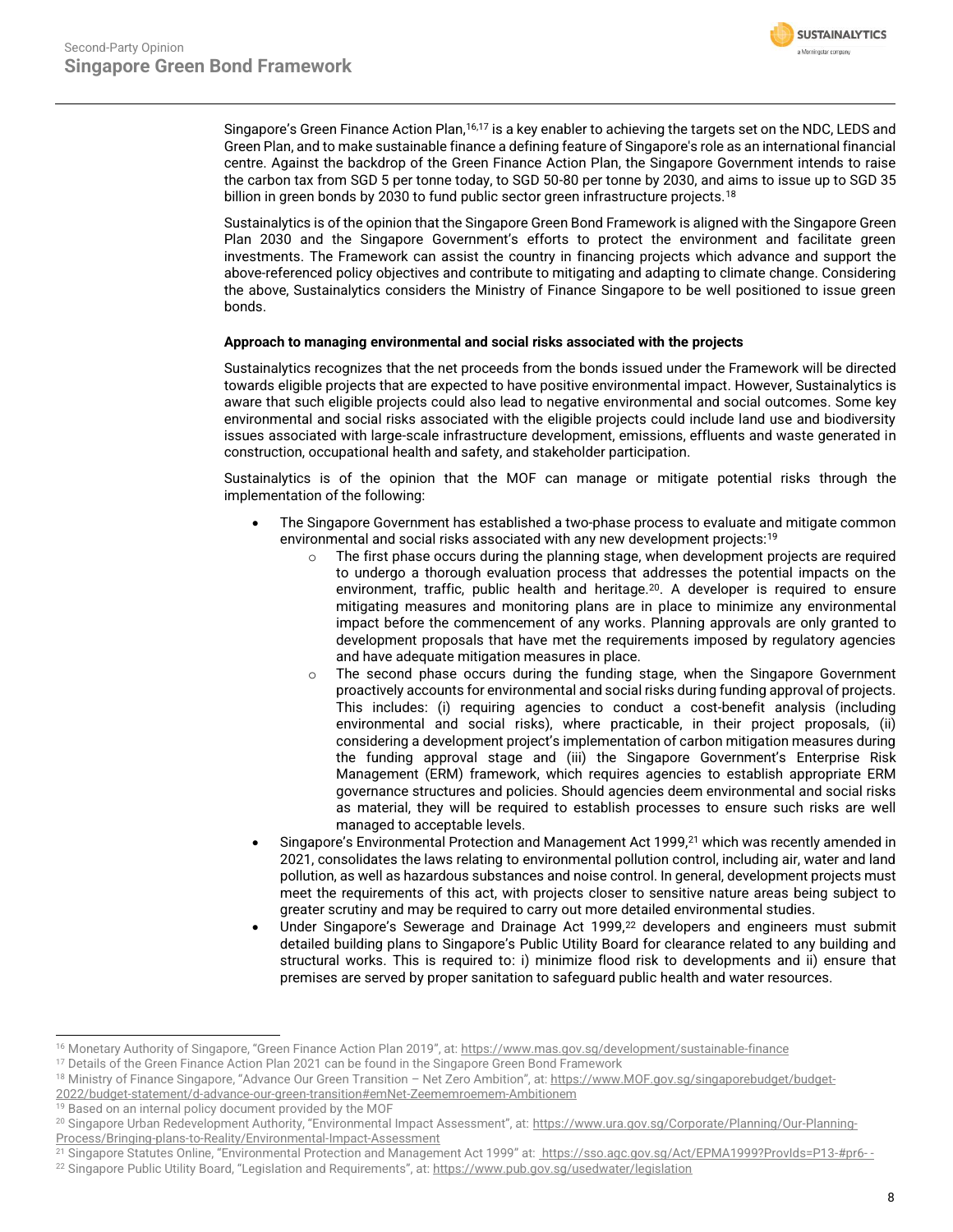

- In relation to worker's health and safety, Singapore's Workplace Safety and Health Act 2006 (WSA)<sup>23</sup> outlines the regulatory regime and duties of employers for ensuring the safety, health and welfare at work of all their employees, as well as protecting other people whose safety and health may be affected arising from work-related activities. Regarding the use of machinery, equipment or hazardous substances at the workplace in particular, the Act stipulates that specific steps must be taken to ensure that these will be safe to use without risk to health, including providing relevant information on the safe use of the machinery, equipment or hazardous substance and proper testing to ensure compliance with safety standards.
- The MOF excludes financing of any activity or projects related to: (i) nuclear energy, fossil fuel and fossil fuel power generation projects, (ii) non-certified palm oil, (iii) lethal defence goods, (iv) weaponry, (v) gambling, (vi) manufacture and production of finished alcoholic beverages, tobacco products and conflict minerals and (vii) child or forced labour.

Based on these policies, standards and assessments, Sustainalytics is of the opinion that the MOF has implemented adequate measures and is well positioned to manage and mitigate environmental and social risks commonly associated with the eligible categories.

# **Section 3: Impact of Use of Proceeds**

All eight use of proceeds categories are aligned with those recognized by the GBP and ASEAN GBS. Sustainalytics has focused on three below whose impact is specifically relevant in the local context.

# **Role of renewable energy in achieving emissions reductions in Singapore**

As a small island city-state, with high urban density, low wind speeds, relatively flat land and lack of geothermal resources, Singapore has limited renewable energy options to reduce GHG emissions from the energy sector. <sup>24</sup> Plans to generate renewable energy locally through rooftop and floating solar installations would best fulfil 4% of Singapore's electricity needs by 2030.<sup>25</sup> Nevertheless, Singapore aims to deploy at least 2 GW-peak of solar energy by 2030, the equivalent of powering about 350,000 households for a year.<sup>26</sup> To meet the country's NDC of peaking absolute emissions at 65 MtCO $_2$ e by 2030 and halving them by 2050, $^{27}$ Singapore also intends to import up to 4 GW of low-carbon electricity by 2035, which will make up close to 30% of its electricity supply in that year.<sup>28</sup> Additionally, the Singapore Government is committed to deploying 200 MW of energy storage systems by 2030.<sup>29</sup>

Within this context, Sustainalytics is of the opinion that the MOF's investment in the production and transmission of renewable energy is expected to support and advance efforts towards achieving Singapore's NDC goals.

## **Contribution of green buildings towards facilitating low-carbon development in Singapore**

Buildings were responsible for over 20% of Singapore's GHG emissions in 2021.<sup>30</sup> According to the International Energy Agency, energy-related CO<sub>2</sub> emissions from buildings worldwide have risen largely due to the growth in energy demand for heating and cooling with rising air-conditioner ownership and extreme weather events.<sup>31</sup> In order to reach a net zero carbon building stock by 2050, carbon emissions from buildings globally would need to fall by 50% by 2030.<sup>32</sup> Recognizing the importance of buildings as a key sector for decarbonization, the Singapore Government introduced the Green Mark Scheme, a green building rating system in 2005. <sup>33</sup> The Green Mark Scheme promotes sustainability in the built environment during project

<sup>&</sup>lt;sup>23</sup> Singapore Statutes Online, "Workplace Safety and Health Act 2006", at: <https://sso.agc.gov.sg/Act/WSHA2006?ProvIds=P14-#P14->

<sup>&</sup>lt;sup>24</sup> Singapore Government, NCCS, "Singapore's Approach To Alternative Energy", at: [https://www.nccs.gov.sg/singapores-climate-action/singapore](https://www.nccs.gov.sg/singapores-climate-action/singapore-approach-to-alternative-energy/)[approach-to-alternative-energy/](https://www.nccs.gov.sg/singapores-climate-action/singapore-approach-to-alternative-energy/) 

<sup>&</sup>lt;sup>25</sup> Channel News Asia, "Commentary: Singapore's plans to import clean electricity could meet resistance abroad" (2021), at:

<https://www.channelnewsasia.com/commentary/singapore-energy-electricity-trade-renewable-solar-malaysia-indonesia-australia-net-zero-2274791> <sup>26</sup> Singapore Government, NCCS, "Singapore's Approach To Alternative Energy", at: [https://www.nccs.gov.sg/singapores-climate-action/singapore](https://www.nccs.gov.sg/singapores-climate-action/singapore-approach-to-alternative-energy/)[approach-to-alternative-energy/](https://www.nccs.gov.sg/singapores-climate-action/singapore-approach-to-alternative-energy/) 

<sup>&</sup>lt;sup>27</sup> UNFCCC, NDC Registry, "Singapore", at: <https://www4.unfccc.int/sites/ndcstaging/Pages/Party.aspx?party=SGP&prototype=1>

<sup>28</sup> Channel News Asia, "Singapore intends to import 30% of its electricity supply from low-carbon sources by 2035" (2021), at:

<https://www.channelnewsasia.com/singapore/electricity-imports-singapore-low-carbon-sources-2035-2266036>

<sup>&</sup>lt;sup>29</sup> Singapore Government, Singapore Green Plan 2030, at[: https://www.greenplan.gov.sg/](https://www.greenplan.gov.sg/)

<sup>&</sup>lt;sup>30</sup> Straits Times, "Green buildings: Reaching beyond energy efficiency to tackle embodied carbon" (2021), at:

<https://www.straitstimes.com/singapore/environment/green-buildings-reaching-beyond-energy-efficiency-to-tackle-embodied-carbon>

<sup>31</sup> International Energy Agency, "Tracking Buildings, 2020", at: <https://www.iea.org/reports/tracking-buildings-2020>

<sup>32</sup> UNEP, "Building Sector Emission hit record high, but low-carbon recovery can help transform sector-UN report", at: [https://www.unep.org/news-and](https://www.unep.org/news-and-stories/press-release/building-sector-emissions-hit-record-high-low-carbon-pandemic)[stories/press-release/building-sector-emissions-hit-record-high-low-carbon-pandemic](https://www.unep.org/news-and-stories/press-release/building-sector-emissions-hit-record-high-low-carbon-pandemic)

<sup>33</sup> Singapore Building and Construction Authority, "Green Mark Certification Scheme", at: [https://www1.bca.gov.sg/buildsg/sustainability/green-mark](https://www1.bca.gov.sg/buildsg/sustainability/green-mark-certification%02scheme)[certificationscheme](https://www1.bca.gov.sg/buildsg/sustainability/green-mark-certification%02scheme)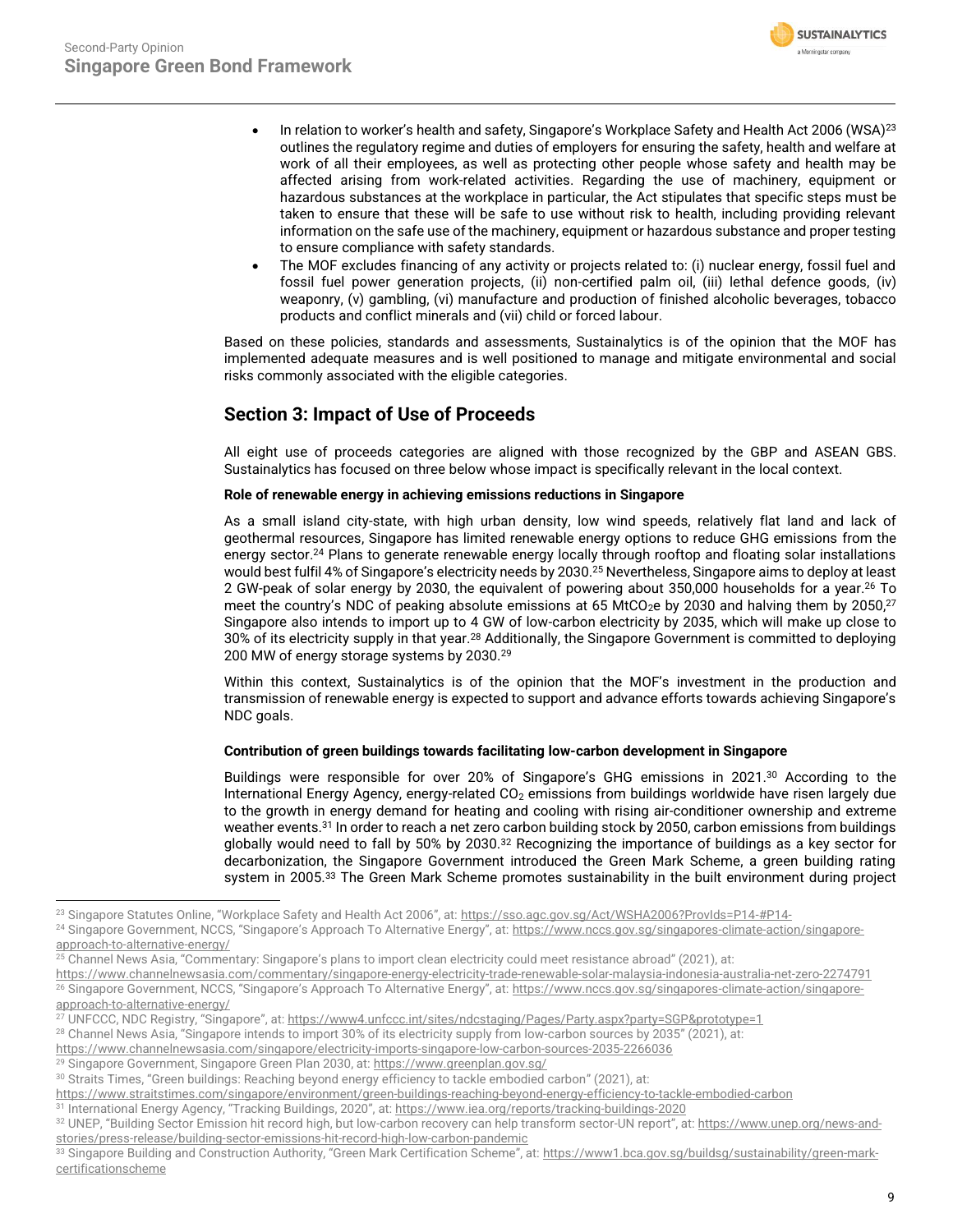

conceptualization and design, as well as during construction, by evaluating the environmental performance of a building in the following areas: (i) climate responsive design, (ii) building energy performance, (iii) resource stewardship, (iv) smart and healthy buildings and (v) advanced green efforts. By the end of 2020, approximately 43% of Singapore's buildings had been certified under the Green Mark Scheme. <sup>34</sup> The Singapore Government's target is to have 80% of all buildings (commercial and residential) by gross floor area, certified to a green standard by 2030.<sup>35</sup>

Sustainalytics recognizes the importance of promoting green buildings in the reduction of GHG emissions in Singapore and is of the opinion that the green building projects financed under the Framework are expected to contribute positively to Singapore's transition to a low-carbon economy.

# **Decarbonization of the transportation sector in Singapore**

The transportation sector is the third-largest contributor of GHG emissions in Singapore, accounting for 14.8% of the country's total emissions.<sup>36</sup> The sector is expected to play a key role in helping Singapore achieve its NDC<sup>37</sup> and LEDS<sup>38</sup> GHG emissions reduction targets. The Singapore Government aims to have no new diesel cars and taxis on the road from 2025,<sup>39</sup> and from 2030 all new car and taxi registrations will transition to cleaner-energy models.<sup>40</sup> These targets contribute to the overall 2040 vision set by the Land Transport Master Plan 2040 (LTMP) of phasing out internal combustion engine vehicles and replacing them with cleaner-energy vehicles in Singapore. <sup>41</sup> Additionally, the LTMP includes ambitions to expand Singapore's rail network to 360 km by 2030 and expanding the cycling path network to more than 1,000 km by 2040.<sup>42</sup> In line with Singapore's vision of having all vehicles run on cleaner energy by 2040, the implementation measures will be led by a newly established National Electric Vehicle Centre set up under the Land Transport Authority.<sup>43</sup> This involves advancing the deployment of a nationwide EV charging infrastructure, developing EV regulations and standards, and fostering an ecosystem for EVs in Singapore.<sup>44</sup>

Within this context, Sustainalytics is of the opinion that the MOF's financing of clean transportation projects is expected to advance efforts towards Singapore's NDC, the Singapore Green Plan 2030 and the Land Transport Master Plan 2040.

## **Alignment with/contribution to SDGs**

The Sustainable Development Goals were adopted in September 2015 by the United Nations General Assembly and form part of an agenda for achieving sustainable development by the year 2030. The bonds issued under the Singapore Green Bond Framework are expected to help advance the following SDGs and targets:

| Use of Proceeds<br><b>Category</b> | <b>SDG</b>                        | <b>SDG target</b>                                                                             |  |  |
|------------------------------------|-----------------------------------|-----------------------------------------------------------------------------------------------|--|--|
| Renewable Energy                   | 7. Affordable and Clean<br>Energy | 7.2 By 2030, increase substantially the share of<br>renewable energy in the global energy mix |  |  |
| Energy Efficiency                  | 7. Affordable and Clean           | 7.3 By 2030, double the global rate of<br>improvement in energy efficiency                    |  |  |

<sup>34</sup> Singapore Building and Construction Authority, "About the Green Building Masterplan", at: [https://www1.bca.gov.sg/buildsg/sustainability/green](https://www1.bca.gov.sg/buildsg/sustainability/green-building-masterplans)[building-masterplans](https://www1.bca.gov.sg/buildsg/sustainability/green-building-masterplans)

<sup>35</sup> Singapore Government, Singapore Green Plan, at[: https://www.greenplan.gov.sg/](https://www.greenplan.gov.sg/)

<sup>36</sup> Singapore Government, NCCS, "Singapore's Emissions Profile", at: <https://www.nccs.gov.sg/singapores-climate-action/singapore-emissions-profile/>

<sup>37</sup> UNFCCC, NDC Registry, "Singapore", at: <https://www4.unfccc.int/sites/ndcstaging/Pages/Party.aspx?party=SGP&prototype=1>

<sup>38</sup> UNFCCC, "Charting Singapore's Low-carbon and Climate Resilient Future", at:

<https://unfccc.int/sites/default/files/resource/SingaporeLongtermlowemissionsdevelopmentstrategy.pdf>

<sup>39</sup> Channel News Asia, "Singapore unveils Green Plan 2030, outlines green targets for next 10 years", at:

<https://www.channelnewsasia.com/singapore/singapore-green-plan-2030-targets-10-years-1883021>

<sup>40</sup> Channels News Asia, "Registration of new diesel cars and taxis to end in 2025", at: [https://www.channelnewsasia.com/singapore/diesel-cars-taxis](https://www.channelnewsasia.com/singapore/diesel-cars-taxis-new-registration-to-end-2025-ong-ye-kung-257916)[new-registration-to-end-2025-ong-ye-kung-257916](https://www.channelnewsasia.com/singapore/diesel-cars-taxis-new-registration-to-end-2025-ong-ye-kung-257916)

<sup>41</sup> Ibid.

<sup>42</sup> Singapore Land Transport Authority, "Land Transport Master Plan 2040", at:

[https://www.lta.gov.sg/content/ltagov/en/who\\_we\\_are/our\\_work/land\\_transport\\_master\\_plan\\_2040.html](https://www.lta.gov.sg/content/ltagov/en/who_we_are/our_work/land_transport_master_plan_2040.html)

<sup>43</sup> Singapore Land Transport Authority, "Factsheet: Accelerating Nationwide Deployment of Electric Vehicle Charging Points", at:

[https://www.lta.gov.sg/content/ltagov/en/newsroom/2021/3/newsrelease/Accelerating\\_nationwide\\_deployment\\_of\\_electric\\_vehicle\\_charging\\_points.h](https://www.lta.gov.sg/content/ltagov/en/newsroom/2021/3/newsrelease/Accelerating_nationwide_deployment_of_electric_vehicle_charging_points.html) [tml](https://www.lta.gov.sg/content/ltagov/en/newsroom/2021/3/newsrelease/Accelerating_nationwide_deployment_of_electric_vehicle_charging_points.html)

<sup>44</sup> Singapore Land Transport Authority, "Electric Vehicle", at:

[https://www.lta.gov.sg/content/ltagov/en/industry\\_innovations/technologies/electric\\_vehicles.html](https://www.lta.gov.sg/content/ltagov/en/industry_innovations/technologies/electric_vehicles.html)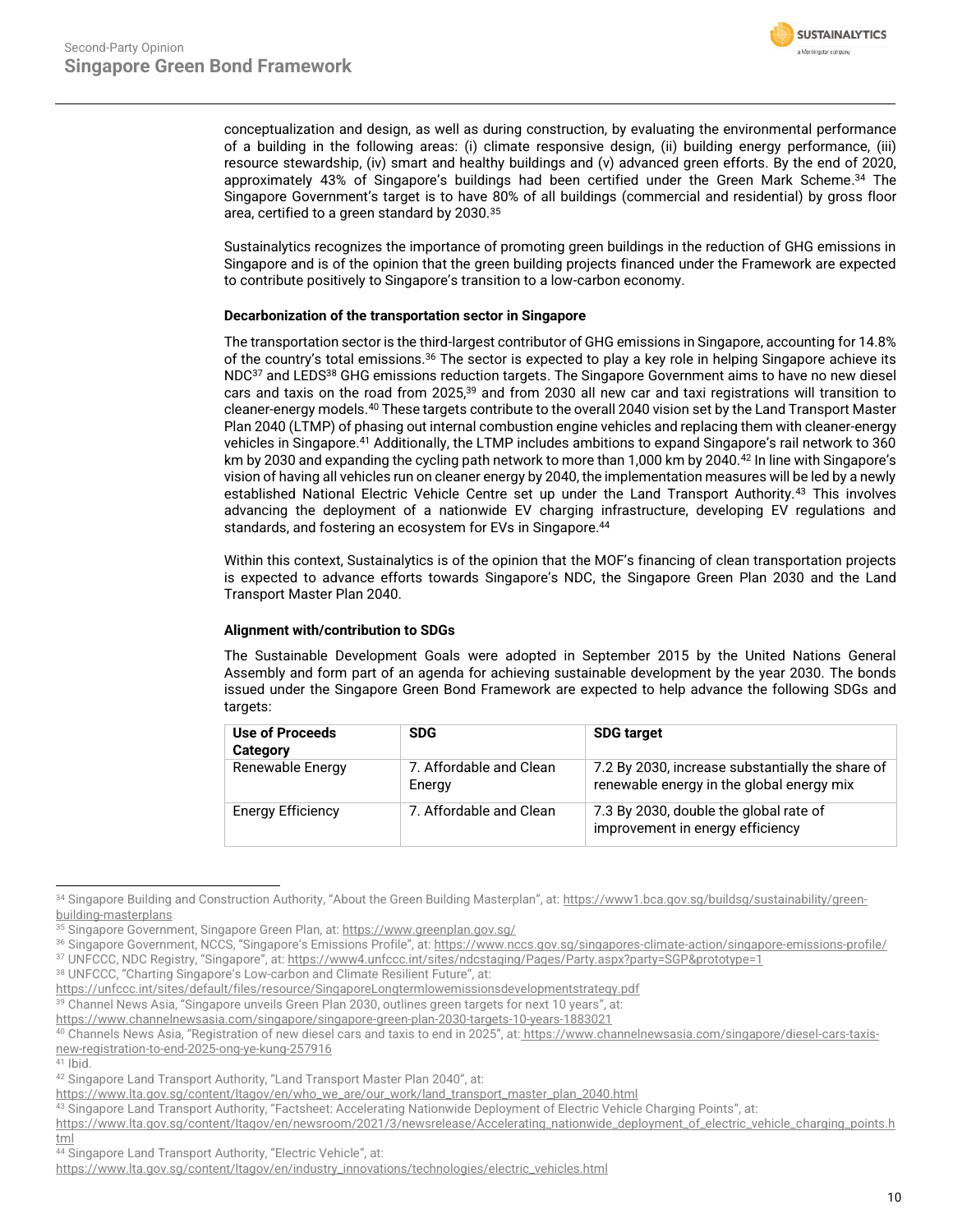



| Green Buildings                                                                                        | 9. Industry, Innovation and<br>Infrastructure             | 9.4 By 2030, upgrade infrastructure and retrofit<br>industries to make them sustainable, with<br>increased resource-use efficiency and greater<br>adoption of clean and environmentally sound<br>technologies and industrial processes, with all<br>countries taking action in accordance with<br>their respective capabilities |
|--------------------------------------------------------------------------------------------------------|-----------------------------------------------------------|---------------------------------------------------------------------------------------------------------------------------------------------------------------------------------------------------------------------------------------------------------------------------------------------------------------------------------|
| <b>Clean Transportation</b>                                                                            | 11. Sustainable Cities and<br>Communities                 | 11.2 By 2030, provide access to safe,<br>affordable, accessible and sustainable<br>transport systems for all, improving road<br>safety, notably by expanding public transport,<br>with special attention to the needs of those in<br>vulnerable situations, women, children, persons<br>with disabilities and older persons     |
| Sustainable Water and<br>Wastewater<br>Management                                                      | 6. Clean Water and<br>Sanitation                          | 6.3 By 2030, improve water quality by reducing<br>pollution, eliminating dumping and minimizing<br>release of hazardous chemicals and materials.<br>halving the proportion of untreated wastewater<br>and substantially increasing recycling and safe<br>reuse globally                                                         |
| <b>Pollution Prevention.</b><br><b>Control and Circular</b><br>Economy                                 | 12. Responsible<br>Consumption and<br>production patterns | 12.5 By 2030, substantially reduce waste<br>generation through prevention, reduction,<br>recycling and reuse                                                                                                                                                                                                                    |
| Climate Change<br>Adaptation                                                                           | 13. Climate Action                                        | 13.1 Strengthen resilience and adaptive<br>capacity to climate-related hazards and natural<br>disasters in all countries                                                                                                                                                                                                        |
| <b>Biodiversity Conservation</b><br>and Sustainable<br>Management of Natural<br>Resources and Land Use | 15. Life on Land                                          | 15.a Mobilize and significantly increase<br>financial resources from all sources to<br>conserve and sustainably use biodiversity and<br>ecosystems                                                                                                                                                                              |

# **Conclusion**

The MOF has developed the Singapore Green Bond Framework under which it may issue green bonds and other debt-financing instruments and use the proceeds to finance and refinance government expenditures in a broad range of projects to facilitate the transition to a low-carbon economy in Singapore and contribute to the climate-related and environmental goals set out by the Singapore Government. Sustainalytics anticipates the projects funded by the green bond proceeds to provide positive environmental impacts in Singapore.

The Singapore Green Bond Framework outlines a process by which proceeds will be tracked, allocated, and managed, and commitments have been made for reporting on the allocation and impact of the use of proceeds. Furthermore, Sustainalytics believes that the Singapore Green Bond Framework is aligned with the overall national strategy of the Singapore Government and that the green use of proceeds categories are expected to contribute to the advancement of the UN Sustainable Development Goals 6, 7, 9, 11, 12, 13 and 15. Additionally, Sustainalytics is of the opinion that the MOF has adequate measures to identify, manage and mitigate environmental and social risks commonly associated with the eligible projects funded by the proceeds.

Based on the above, Sustainalytics is confident that Ministry of Finance Singapore is well positioned to issue green bonds and that the Singapore Green Bond Framework is robust, transparent, and in alignment with the four core components of the Green Bond Principles 2021 and ASEAN Green Bond Standards.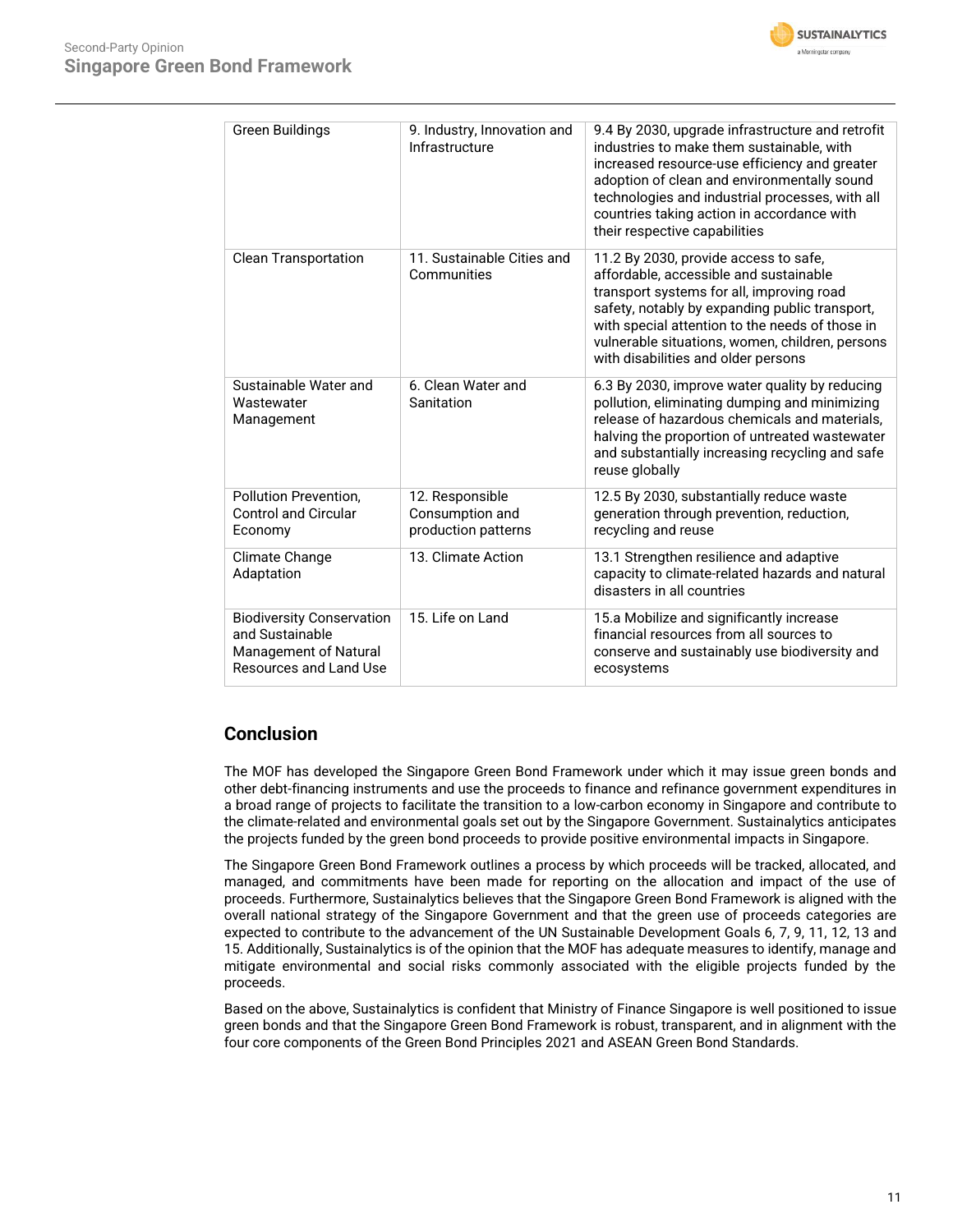

# <span id="page-11-0"></span>**Appendices**

# **Appendix 1: Alignment to the ASEAN Green Bond Standards 2018 (ASEAN GBS)**

|                                                    | <b>Alignment</b><br>with the |                                                                                                                                                                                                                                                                                                                                                                                                                        |
|----------------------------------------------------|------------------------------|------------------------------------------------------------------------------------------------------------------------------------------------------------------------------------------------------------------------------------------------------------------------------------------------------------------------------------------------------------------------------------------------------------------------|
| <b>ASEAN GBS Criteria</b>                          | <b>ASEAN GBS</b>             | Sustainalytics' comments on alignment with the ASEAN GBS                                                                                                                                                                                                                                                                                                                                                               |
| Eligibility                                        | Yes                          | The ASEAN GBS requires that issuers must be in or that the proceeds<br>be directed to assets in an ASEAN country. The MOF qualifies given<br>that the MOF intends to finance projects in Singapore.                                                                                                                                                                                                                    |
| Use of Proceeds                                    | Yes                          | The ASEAN GBS offers specific clarification that fossil fuel power<br>generation projects are excluded. The MOF has confirmed this<br>exclusion criteria to Sustainalytics.                                                                                                                                                                                                                                            |
| Process for Project<br>Evaluation and<br>Selection | Yes                          | The ASEAN GBS specifies information that must be<br>clearly<br>communicated to investors before issuance regarding project<br>selection. The MOF's Green Bond Steering Committee, chaired by the<br>Second Minister of Finance and comprised of senior government<br>representatives from various government bodies, is responsible for<br>reviewing, selecting and validating eligible assets under the<br>Framework. |
| Management of<br>Proceeds                          | Yes                          | The ASEAN GBS mandates that proceeds must be appropriately<br>tracked<br>and<br>that temporary investments<br>disclosed.<br>be<br>Within the Framework, the MOF disclosed that it will track and<br>monitor the use of proceeds using its internal green bond<br>register. Unallocated proceeds will be held as cash or invested in<br>short-term liquidity instruments.                                               |
| Reporting                                          | Yes                          | The ASEAN GBS requires annual reporting on the allocation of funds<br>and the expected impacts. The MOF confirms that it will provide an<br>annual allocation report until full allocation and report on the impact<br>of the use of proceeds.                                                                                                                                                                         |
| <b>Annual Review</b>                               | Yes                          | does not<br>ASEAN GBS encourages,<br>but<br>require,<br>The<br>annual<br>reviews. As of 2022, the MOF intends to provide annual reviews.                                                                                                                                                                                                                                                                               |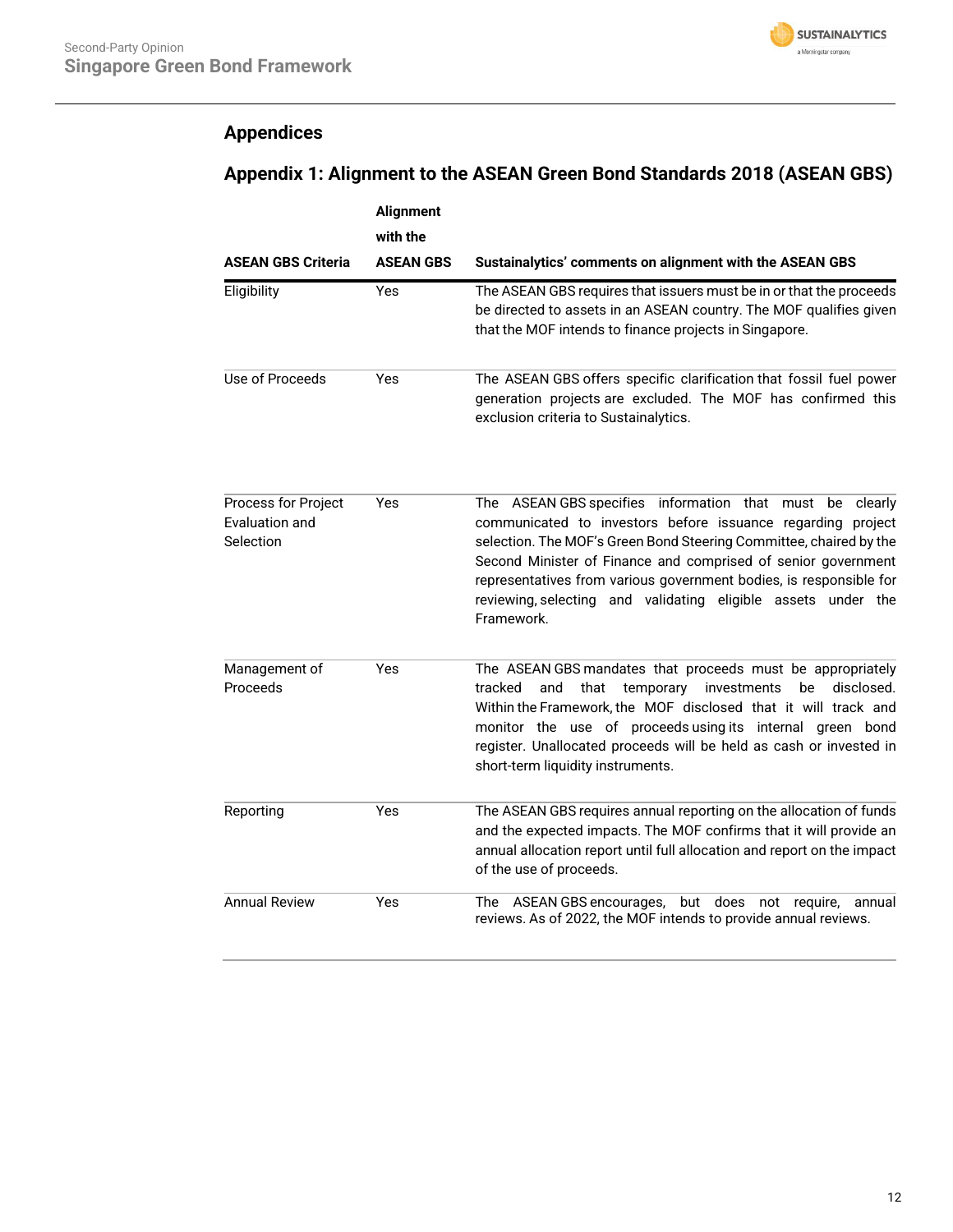

# **Appendix 2: Green Bond / Green Bond Programme - External Review Form**

# **Section 1. Basic Information**

| Issuer name:                                                           | The Ministry of Finance Singapore |
|------------------------------------------------------------------------|-----------------------------------|
| Green Bond ISIN or Issuer Green Bond Framework<br>Name, if applicable: | Singapore Green Bond Framework    |
| Review provider's name:                                                | <b>Sustainalytics</b>             |
| Completion date of this form:                                          | May 20, 2022                      |

# **Section 2. Review overview**

# **SCOPE OF REVIEW**

The following may be used or adapted, where appropriate, to summarise the scope of the review. The review assessed the following elements and confirmed their alignment with the GBP:

| ⊠           | Use of Proceeds                             | ⊠ | Process for Project Evaluation and<br>Selection |
|-------------|---------------------------------------------|---|-------------------------------------------------|
| ⊠           | <b>Management of Proceeds</b>               | ⊠ | Reporting                                       |
|             | ROLE(S) OF REVIEW PROVIDER                  |   |                                                 |
| $\boxtimes$ | Consultancy (incl. 2 <sup>nd</sup> opinion) | п | Certification                                   |
| П           | Verification                                | П | Rating                                          |
|             | Other (please specify):                     |   |                                                 |

Note: In case of multiple reviews / different providers, please provide separate forms for each review.

# **EXECUTIVE SUMMARY OF REVIEW and/or LINK TO FULL REVIEW** *(if applicable)*

| Please refer to Evaluation Summary above. |  |
|-------------------------------------------|--|
|                                           |  |

# **Section 3. Detailed review**

Reviewers are encouraged to provide the information below to the extent possible and use the comment section to explain the scope of their review.

# **1. USE OF PROCEEDS**

Overall comment on section *(if applicable)*:

The eligible categories for the use of proceeds are aligned with those recognized by the Green Bond Principles 2021 and ASEAN Green Bond Standards 2018. Sustainalytics considers that investments in the eligible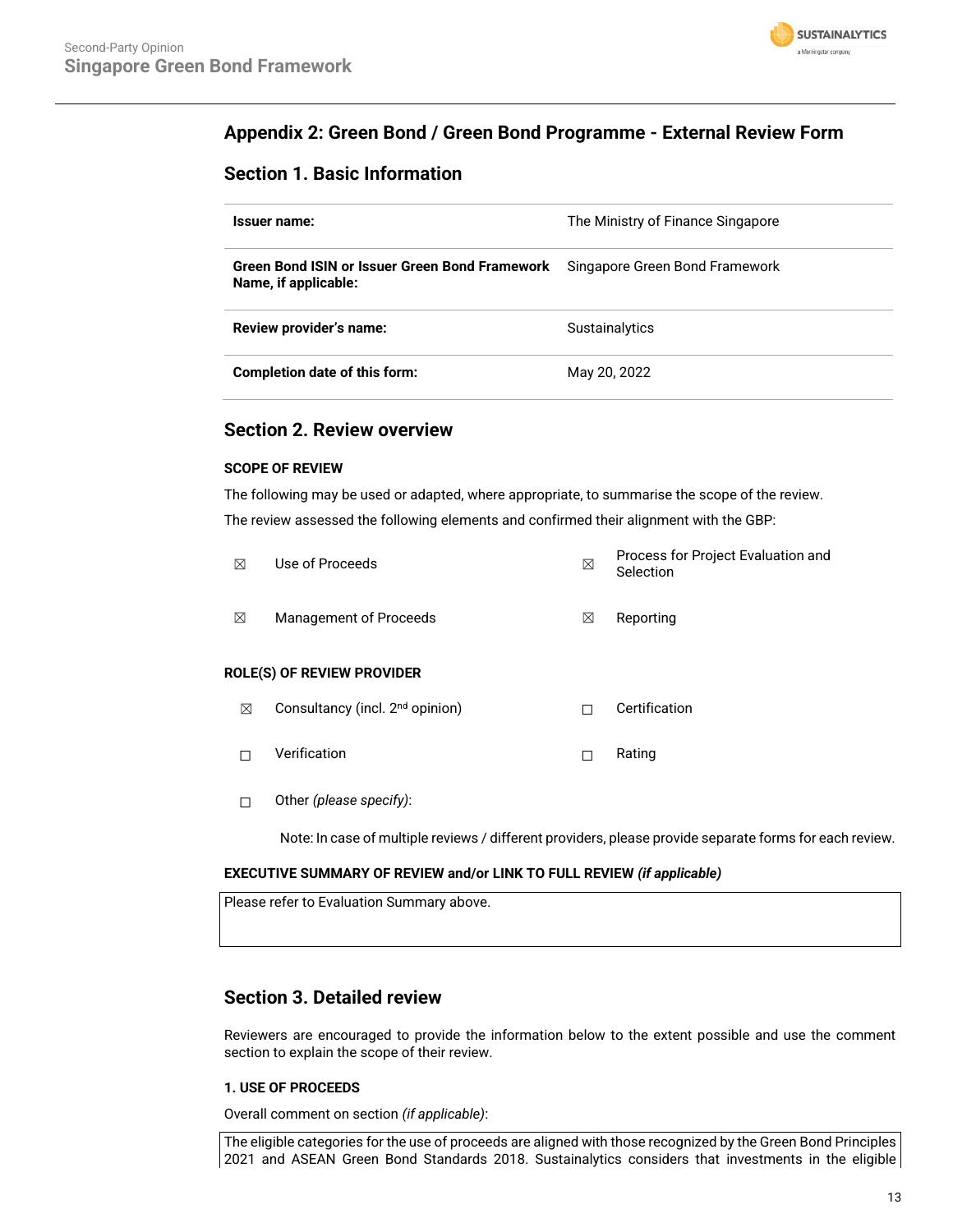

categories are expected to facilitate the transition to a low-carbon economy in Singapore and advance the UN Sustainable Development Goals, specifically SDGs 6, 7, 9, 11, 12, 13 and 15.

#### **Use of proceeds categories as per GBP:**

| ⊠ | Renewable energy                                                                                                               | ⊠ | Energy efficiency                                                                  |
|---|--------------------------------------------------------------------------------------------------------------------------------|---|------------------------------------------------------------------------------------|
| ⊠ | Pollution prevention and control                                                                                               | ⊠ | Environmentally sustainable management of<br>living natural resources and land use |
|   | Terrestrial and aquatic biodiversity<br>conservation                                                                           | ⊠ | Clean transportation                                                               |
| ⊠ | Sustainable water and wastewater<br>management                                                                                 | ⊠ | Climate change adaptation                                                          |
|   | Eco-efficient and/or circular economy<br>adapted products, production technologies<br>and processes                            | ⊠ | Green buildings                                                                    |
| П | Unknown at issuance but currently expected<br>to conform with GBP categories, or other<br>eligible areas not yet stated in GBP | п | Other (please specify):                                                            |

If applicable please specify the environmental taxonomy, if other than GBP:

# **2. PROCESS FOR PROJECT EVALUATION AND SELECTION**

Overall comment on section (if applicable):

The MOF's Green Bond Steering Committee (GBSC) will oversee the internal process for evaluating and selecting projects. The GBSC is chaired by the Second Minister for Finance and comprised of senior government representatives from various government bodies. The MOF has processes in place to identify and mitigate common environmental and social risks associated with the eligible projects, which are applicable to all allocation decisions made under the Framework Sustainalytics considers the MOF's risk management system to be adequate and the project selection process to be in line with market practice.

# **Evaluation and selection**

| ⊠      | Credentials on the issuer's environmental<br>sustainability objectives            | ⊠ | Documented process to determine that<br>projects fit within defined categories                  |
|--------|-----------------------------------------------------------------------------------|---|-------------------------------------------------------------------------------------------------|
| $\Box$ | Defined and transparent criteria for projects<br>eligible for Green Bond proceeds | ⊠ | Documented process to identify and<br>manage potential ESG risks associated<br>with the project |
| П      | Summary criteria for project evaluation and<br>selection publicly available       |   | Other (please specify):                                                                         |
|        |                                                                                   |   |                                                                                                 |

#### **Information on Responsibilities and Accountability**

 $\boxtimes$  Evaluation / Selection criteria subject to external advice or verification ☐ In-house assessment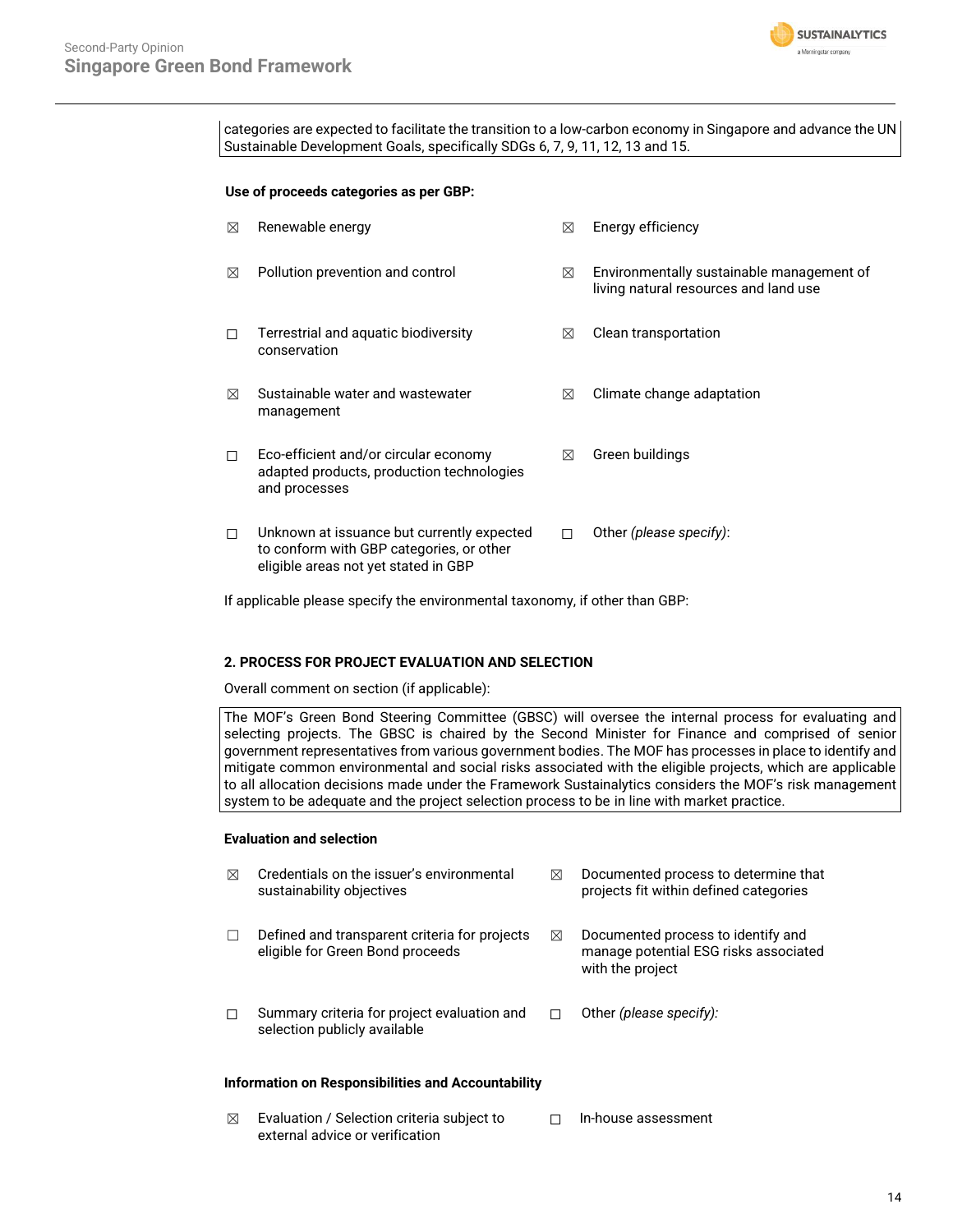

☐ Other (please specify):

## **3. MANAGEMENT OF PROCEEDS**

Overall comment on section *(if applicable)*:

The MOF will oversee the management of proceeds on a portfolio basis. The allocation process will be tracked using a green bond register. The MOF intends to allocate net proceeds within two or three years following the date of issuance. Unallocated proceeds will be held as cash or invested in short-term liquidity instruments. This is in line with market practice.

## **Tracking of proceeds:**

- $\boxtimes$  Green Bond proceeds segregated or tracked by the issuer in an appropriate manner
- ☒ Disclosure of intended types of temporary investment instruments for unallocated proceeds
- ☐ Other *(please specify)*:

# **Additional disclosure:**

|   | Allocations to future investments only                     | ⊠ | Allocations to both existing and future<br>investments |
|---|------------------------------------------------------------|---|--------------------------------------------------------|
|   | Allocation to individual disbursements                     |   | Allocation to a portfolio of<br>disbursements          |
| ⊠ | Disclosure of portfolio balance of<br>unallocated proceeds |   | Other (please specify):                                |

# **4. REPORTING**

Overall comment on section (if applicable):

The MOF intends to report on the allocation and impact of proceeds on its website on an annual basis until full allocation. Allocation reporting may include a breakdown of proceeds according to project category and the balance of unallocated proceeds. In addition, the MOF is committed to reporting on relevant impact indicators. Sustainalytics views the allocation and impact reporting as aligned with market practice.

#### **Use of proceeds reporting:**

- ☐ Project-by-project ☒ On a project portfolio basis
- ☐ Linkage to individual bond(s) ☐ Other *(please specify):*

#### **Information reported:**

☒ Allocated amounts ☐ Green Bond financed share of total investment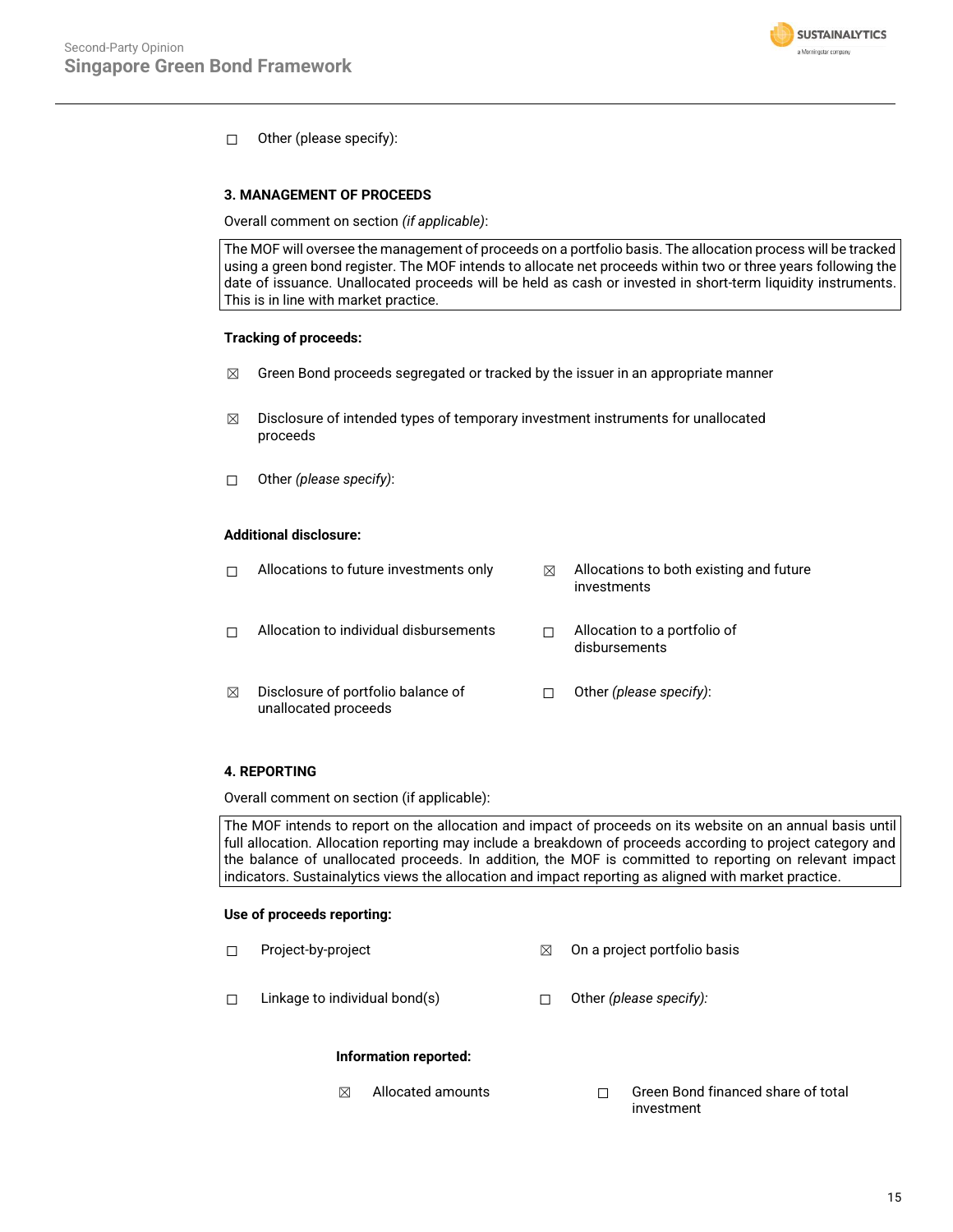

☐ Other *(please specify): share of financing versus refinancing*

#### **Frequency:**

- 
- ☐ Other (please specify):
- $\boxtimes$  Annual  $\Box$  Semi-annual

## **Impact reporting:**

- 
- ☐ Project-by-project ☒ On a project portfolio basis
- ☐ Linkage to individual bond(s) ☐ Other (please specify):
- 

## **Information reported (expected or ex-post):**

- **⊠** GHG Emissions / Savings **Ⅰ 2 Energy Savings**
- 

☒ Decrease in water use ☐ Other ESG indicators (please specify): Annual renewable energy generation (MWh/GWh), installed capacity of renewable energy (MW), total number and gross floor area (GFA) of green buildings, including types and levels of certification obtained, percentage of new developments by GFA certified as Green Mark Super Low Energy, reduction of air pollutants e.g., particulate matter, sulphur oxides, nitrogen oxides, carbon monoxide and nonmethane volatile organic compounds, passengerkilometres and or number of passengers, amount of infrastructure built e.g., length of rail, walking and cycling path networks (km), charging points for EVs in public carparks, number of sensors installed and system coverage, number of leaks avoided, reduction in system distribution losses (%), amount of wastewater treated $(m<sup>3</sup>)$ , amount of waste avoided or reduced (m<sup>3</sup>) overall gross power efficiency for waste to energy (%), annual energy recovered from waste and sludge incineration (MWh/GWh/GJ/TJ), annual incineration bottom ash (IBA) sent to off-site facility for recovery of ferrous metals and non-ferrous metals (tonnes), annual recovery of recyclables consisting of ferrous metals, non-ferrous metals, plastics and paper (tonnes), annual recovery of bottom ash (tonnes), annual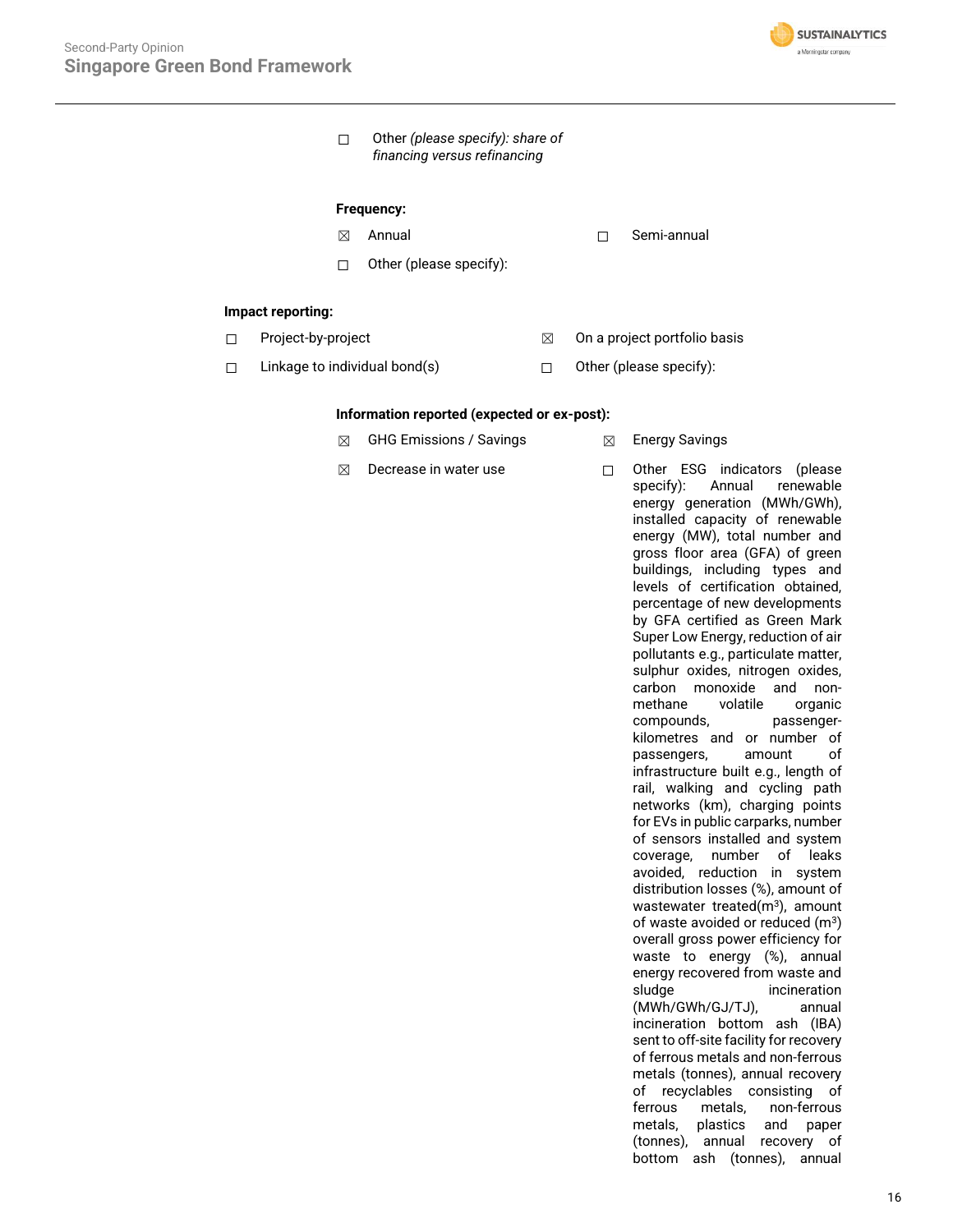

amount of IBA diverted from landfill (tonnes), reduction in flood damage costs, length of coastal flood defenses, length of drainage infrastructure developed or enhanced, number of trees planted, amount of carbon sequestered (tCO<sub>2</sub>), amount of nature parks, added (ha), amount of forest, marine and coastal habitats restored and enhanced (ha), length of park connectors added (km), length of nature ways built (km), amount of skyrise greenery added (ha, number of parks and gardens with ecological habitats restored, number of nature play gardens added, number of species recovery programmes implemented,<br>number of iobs number of created/supported, number of households and/or businesses benefited

# **Frequency**

☒ Annual ☐ Semi-annual

☐ Other (please specify):

# **Means of Disclosure**

| Information published in financial report    |   | Information published in sustainability<br>report                                  |
|----------------------------------------------|---|------------------------------------------------------------------------------------|
| Information published in ad hoc<br>documents | ⊠ | Other (please specify): The MOF's<br>website at: https://<br>go.gov.sg/greenbonds. |

 $\boxtimes$  Reporting reviewed (if yes, please specify which parts of the reporting are subject to external review): Allocation and impact reporting

Where appropriate, please specify name and date of publication in the useful links section.

**USEFUL LINKS** (e.g. to review provider methodology or credentials, to issuer's documentation, etc.)

## **SPECIFY OTHER EXTERNAL REVIEWS AVAILABLE, IF APPROPRIATE**

#### **Type(s) of Review provided:**

- □ Consultancy (incl. 2<sup>nd</sup> opinion) □ Certification
	-
- ☐ Verification / Audit ☐ Rating
- 

☐ Other *(please specify):*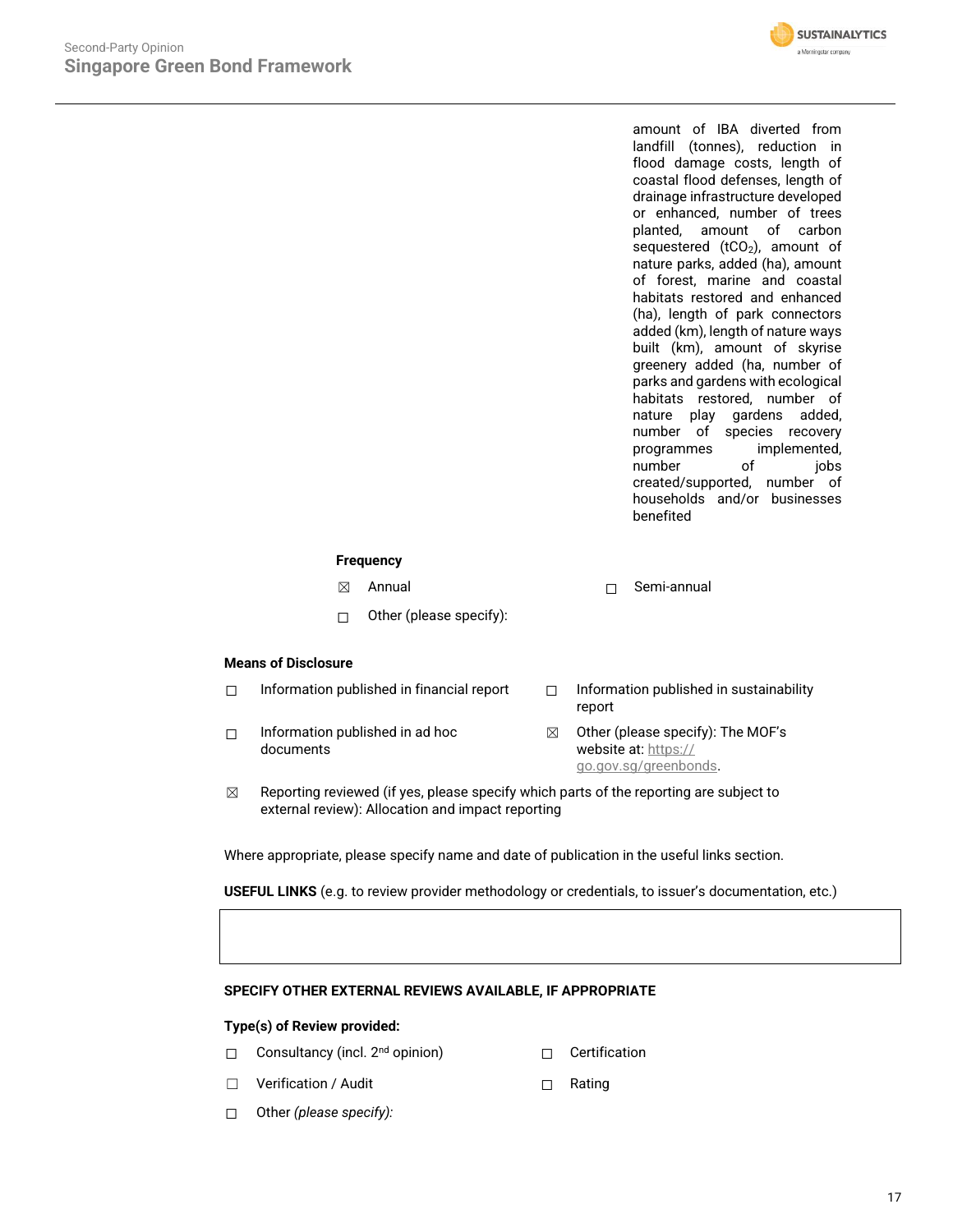

# **Review provider(s): Date of publication:**

## **ABOUT ROLE(S) OF INDEPENDENT REVIEW PROVIDERS AS DEFINED BY THE GBP**

- i. Second-Party Opinion: An institution with environmental expertise, that is independent from the issuer may issue a Second-Party Opinion. The institution should be independent from the issuer's adviser for its Green Bond framework, or appropriate procedures, such as information barriers, will have been implemented within the institution to ensure the independence of the Second-Party Opinion. It normally entails an assessment of the alignment with the Green Bond Principles. In particular, it can include an assessment of the issuer's overarching objectives, strategy, policy and/or processes relating to environmental sustainability, and an evaluation of the environmental features of the type of projects intended for the Use of Proceeds.
- ii. Verification: An issuer can obtain independent verification against a designated set of criteria, typically pertaining to business processes and/or environmental criteria. Verification may focus on alignment with internal or external standards or claims made by the issuer. Also, evaluation of the environmentally sustainable features of underlying assets may be termed verification and may reference external criteria. Assurance or attestation regarding an issuer's internal tracking method for use of proceeds, allocation of funds from Green Bond proceeds, statement of environmental impact or alignment of reporting with the GBP, may also be termed verification.
- iii. Certification: An issuer can have its Green Bond or associated Green Bond framework or Use of Proceeds certified against a recognised external green standard or label. A standard or label defines specific criteria, and alignment with such criteria is normally tested by qualified, accredited third parties, which may verify consistency with the certification criteria.
- iv. Green Bond Scoring/Rating: An issuer can have its Green Bond, associated Green Bond framework or a key feature such as Use of Proceeds evaluated or assessed by qualified third parties, such as specialised research providers or rating agencies, according to an established scoring/rating methodology. The output may include a focus on environmental performance data, the process relative to the GBP, or another benchmark, such as a 2-degree climate change scenario. Such scoring/rating is distinct from credit ratings, which may nonetheless reflect material environmental risks.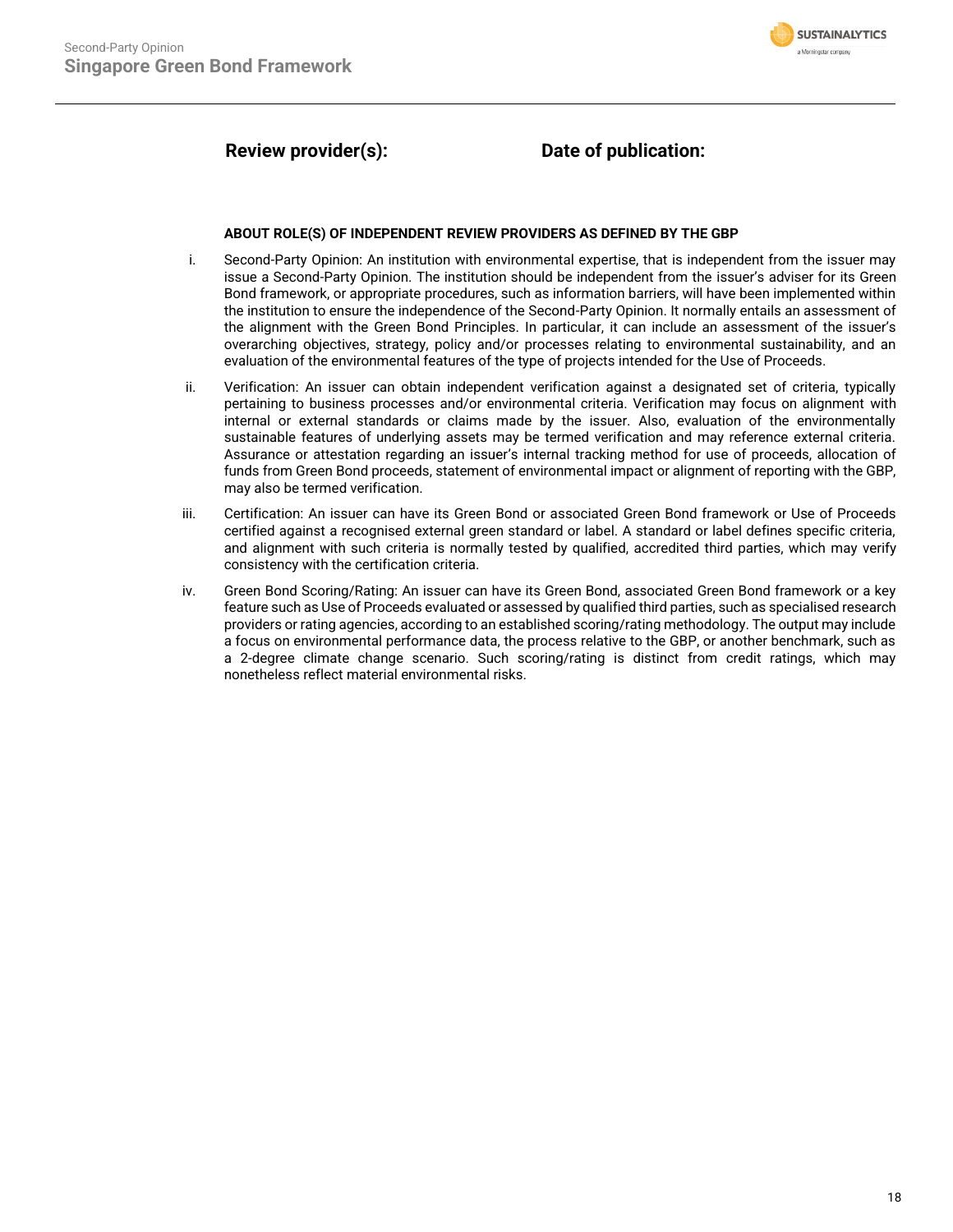

# **Disclaimer**

# **Copyright ©2022 Sustainalytics. All rights reserved.**

The information, methodologies and opinions contained or reflected herein are proprietary of Sustainalytics and/or its third party suppliers (Third Party Data), and may be made available to third parties only in the form and format disclosed by Sustainalytics, or provided that appropriate citation and acknowledgement is ensured. They are provided for informational purposes only and (1) do not constitute an endorsement of any product or project; (2) do not constitute investment advice, financial advice or a prospectus; (3) cannot be interpreted as an offer or indication to buy or sell securities, to select a project or make any kind of business transactions; (4) do not represent an assessment of the issuer's economic performance, financial obligations nor of its creditworthiness; and/or (5) have not and cannot be incorporated into any offering disclosure.

These are based on information made available by the issuer and therefore are not warranted as to their merchantability, completeness, accuracy, up-to-dateness or fitness for a particular purpose. The information and data are provided "as is" and reflect Sustainalytics` opinion at the date of their elaboration and publication. Sustainalytics accepts no liability for damage arising from the use of the information, data or opinions contained herein, in any manner whatsoever, except where explicitly required by law. Any reference to third party names or Third Party Data is for appropriate acknowledgement of their ownership and does not constitute a sponsorship or endorsement by such owner. A list of our third-party data providers and their respective terms of use is available on our website. For more information, visit [http://www.sustainalytics.com/legal-disclaimers.](http://www.sustainalytics.com/legal-disclaimers)

The issuer is fully responsible for certifying and ensuring the compliance with its commitments, for their implementation and monitoring.

In case of discrepancies between the English language and translated versions, the English language version shall prevail.